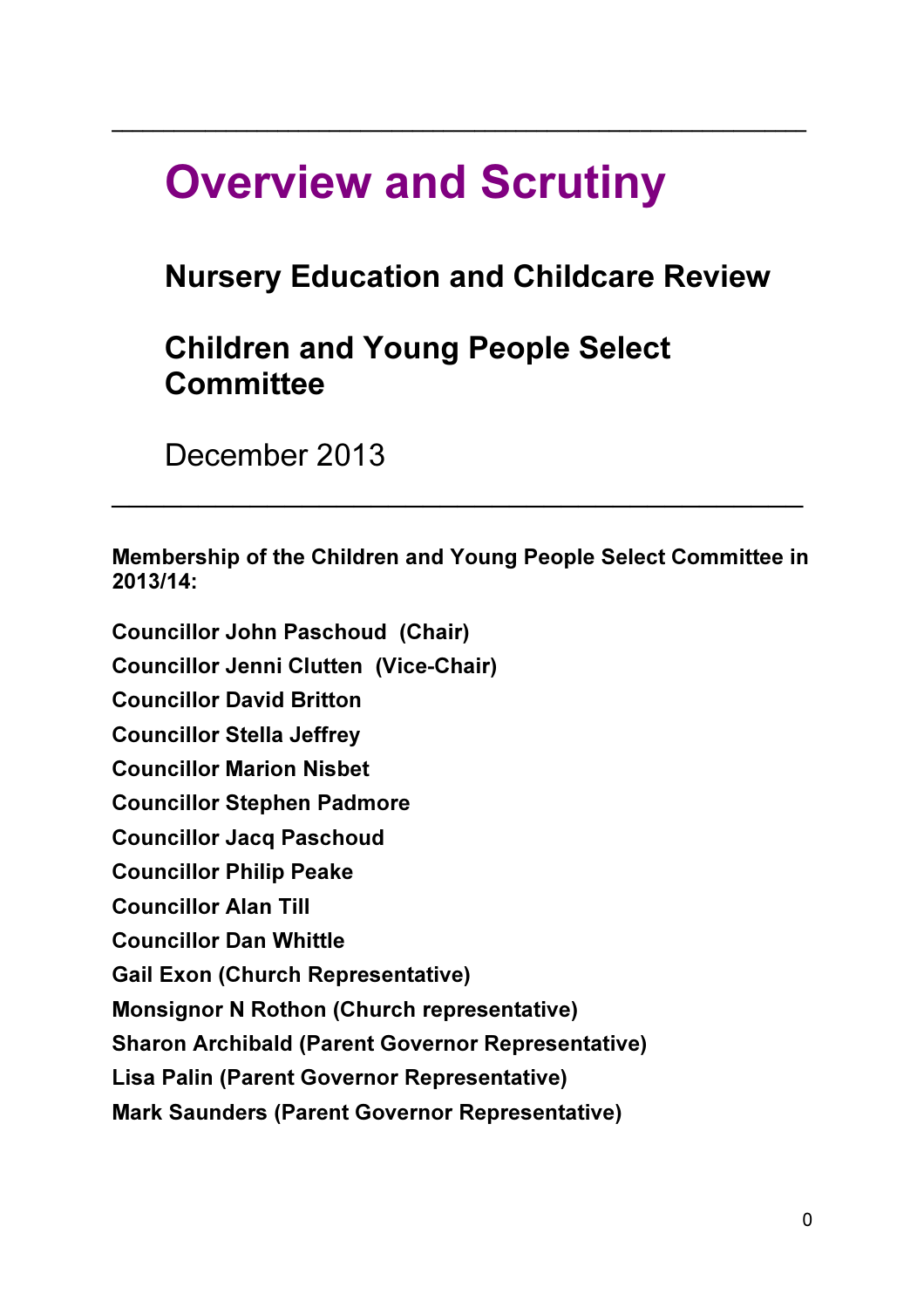# **Contents**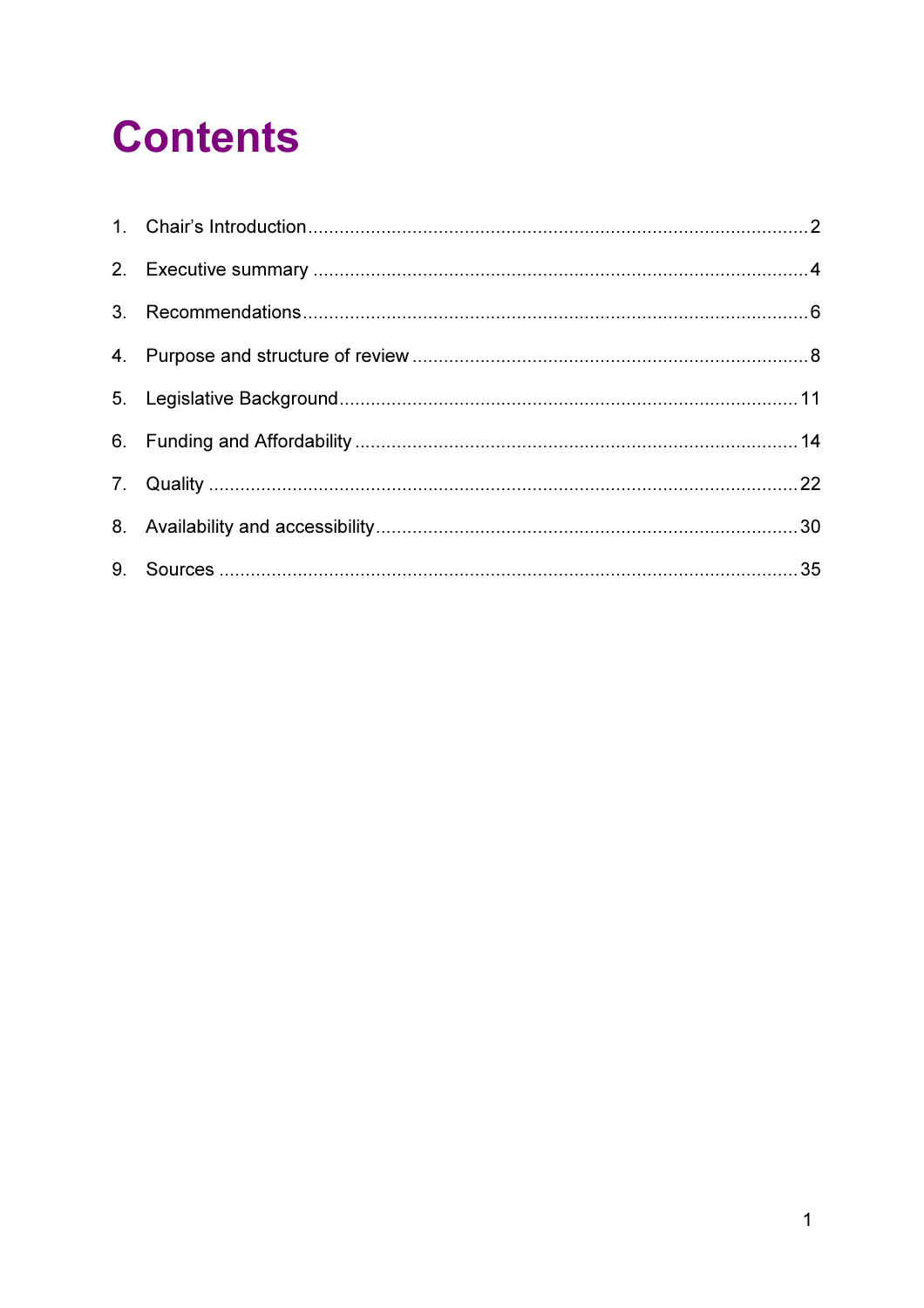## 1. Chair's Introduction

Lewisham is a young borough, and Lewisham Council rightly places great importance on the care and influences that happen in the earliest years of the lives of our young residents. Recognising that for most children the first and most important carers and educators are good parents, the Children and Young People Select Committee wanted to undertake this investigation into Nursery Education and Childcare services, in all settings, that are available to support and work with parents.

In particular we wanted to find out:

- How much it costs in Lewisham, how it is paid for and whether the right services are affordable to all of those who need them
- How it is regulated and monitored, and how provision in Lewisham matches up to national standards
- What changes could be made to better meet children's' needs in Lewisham by providers, the Council and Government

Our findings and recommendations and how we reached them are explained in this report. Amongst the things which particularly impressed us was the overall professionalism of all of those working in all types of early years environments. We learned that poverty and other deprivations were amongst many pressures on families that might lead to 'poor parenting'; but that simply being in work did not necessarily mean that parenting skills would improve. We found that in addition to what they appeared to offer, childminders and nurseries can provide valuable support networks for parents who may not have family or friends in the local area.

The Select Committee is most grateful to everyone who has assisted this investigation by providing evidence to our formal meetings, allowing us to visit them and the children they look after and see how things work first-hand, and talking informally with members of the Select Committee about their views and concerns. As always we especially appreciate the work done by the Council's Scrutiny support staff to arrange all of these activities, record evidence accurately and then help us to turn it into a meaningful report and recommendations, and Andrew Hagger deserves our particular thanks in this case.

From the many children we saw who were clearly having happy experiences in different settings, we realised that having a mixed economy of provision in Lewisham, ranging from childminders who looked after one or very few children through to large specialised nursery schools with over 90 children attending at the same time, was a valuable choice to have. Children develop very quickly between the ages of 2 and 5 years, but they can develop in different ways and require different types of care and support for their own learning. Whilst in theory this choice seems to be available to most families, in practice because of geography, availability and affordability this is not always so.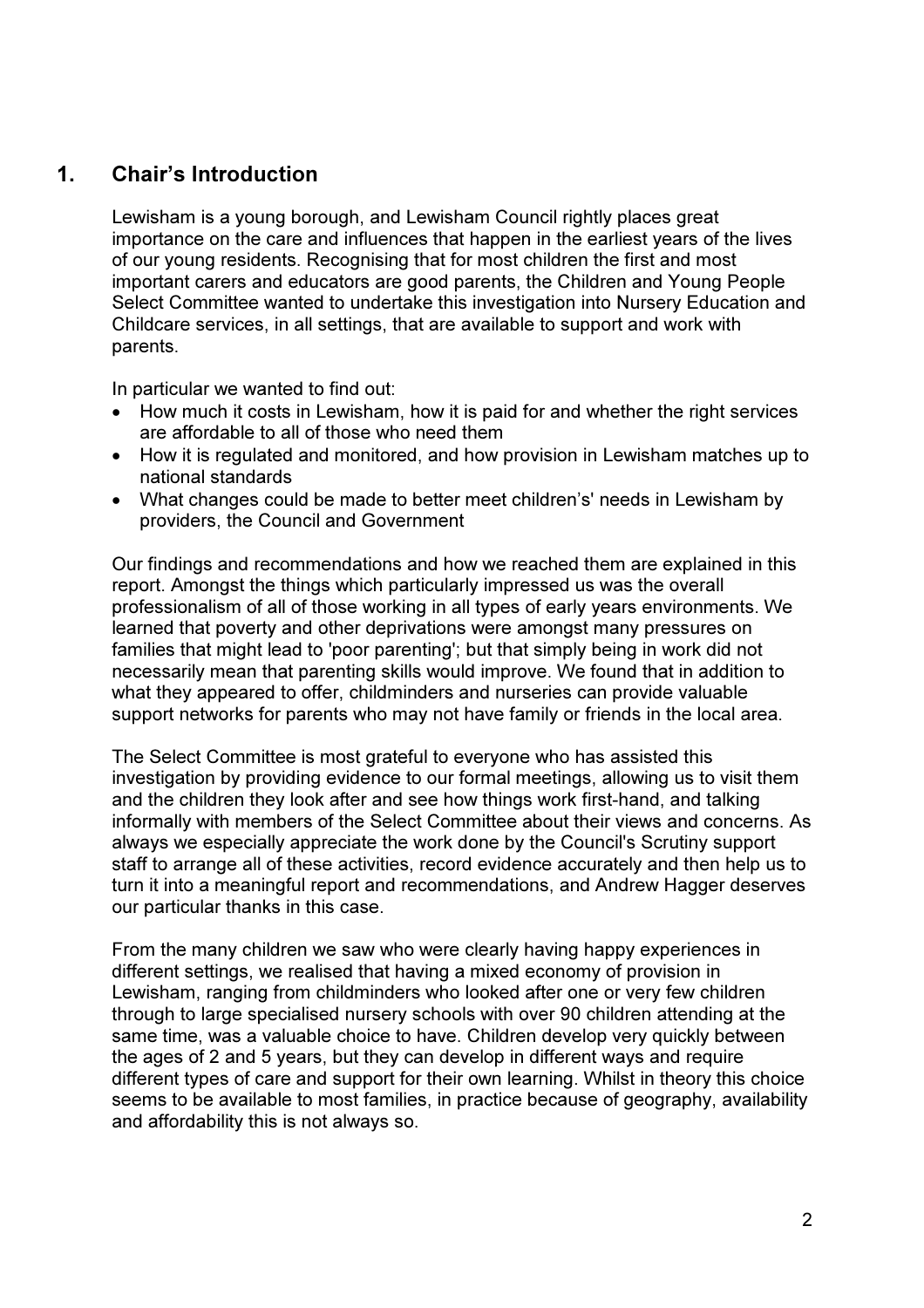There is probably significant scope for different providers to work together better to create packages of care that support the needs of particular children and families; and the Council could play a more significant role in encouraging and supporting them to do so. We looked particularly at progress so far in delivering the Government's offer to some families of childcare from the age of 2 years; and found that not enough thought may have been put into whether needs for this could be met using spaces that had been designed and workers who had been trained with even slightly older children in mind. I hope that all those to whom our recommendations are ultimately directed will take note of and act on them.



Councillor John Paschoud Chair of the Children and Young People Select Committee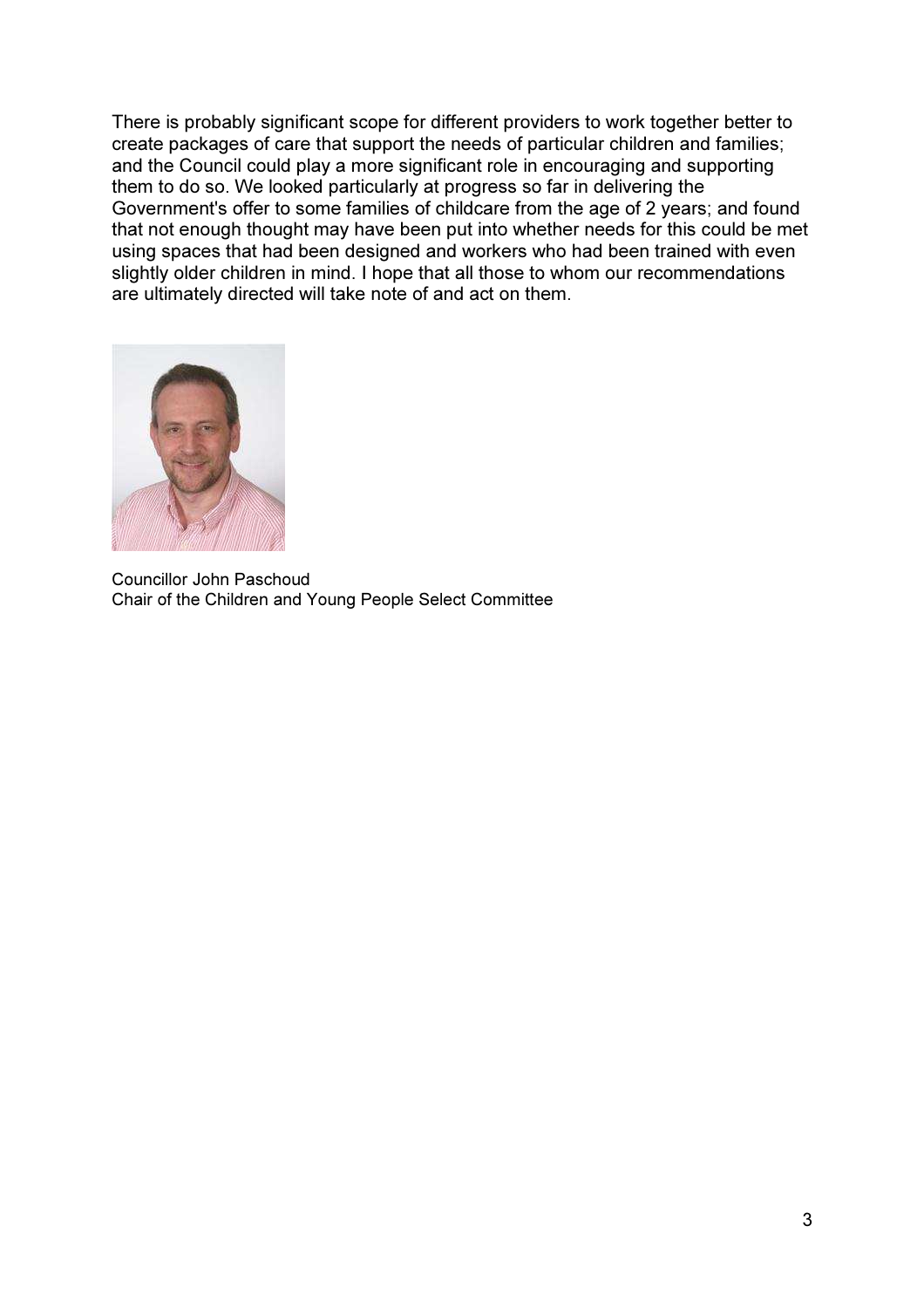## 2. Executive summary

- 2.1 There have been a number of legislative changes and government initiatives that have altered the nursery and childcare landscape, including the introduction of 15 hours a week of free childcare for all 3 and 4 year olds as well as for some disadvantaged 2 year olds. The forthcoming Children and Families Bill includes reforms aimed at increasing the supply of high quality, affordable and available childcare, including introducing childminder agencies and making it easier for schools to offer wrap-around care.
- 2.2 Charges for childcare can vary widely across the borough due to differences in the level of service offered and the location. The economic climate has created pressure on providers, as more parents are relying on the 15 hours of free entitlement and are not able to pay for additional hours. Large scale changes to the benefit system have impacted on Lewisham residents and potentially affected their ability to afford childcare. Lewisham Council also funds 257 full time nursery places for pupils from deprived postcodes.
- 2.3 The 2 year old free entitlement has been a challenge for many providers. This is partly because caring for a 2 year old is very different from caring for 3 and 4 year olds due to the different stages of their development, which means many current providers do not have appropriate facilities for 2 year olds. Therefore there is a shortage in the availability of places for 2 year olds, with parents either unable to access places or finding it very difficult. Administering the 2 year old entitlement for providers can be difficult and some providers, notably among childminders who may be best placed to supply the 2 year old entitlement, do not want to it as it is not economically attractive.
- 2.4 In terms of the quality of provision of nursery education and childcare, the Early Years Foundation Stage Statutory framework sets out standards for providers, while Ofsted act as the arbiters of quality. Within Lewisham the private, voluntary and independent nurseries and childminders are below the national average for Outstanding and Good ratings, while schools with nurseries are above. Support from the Council for nursery education and childcare providers is carried out by the Early Year Improvement Team, whose role is to improve provision of all early years providers in Lewisham.
- 2.5 Early years providers generally have good levels of qualifications, including required safeguarding training, but have found it more difficult to pay for training for staff in recent years. Linkages between schools and pre-school providers for transition, while generally good, could be improved and there are opportunities for improvements in the provision of wrap-around care.
- 2.6 Demand for childcare places will depend on the necessity, affordability, locality and quality of childcare provision as well as parental preference of whether or not to use a childcare setting. The Childcare Sufficiency Assessment carried out by Lewisham Council in October 2012 identified that 42% of parent/carers with children under the age 5 did not take up any childcare. The supply of childcare, especially that provided by the private, voluntary or independent sector, will adapt to market demands. Whilst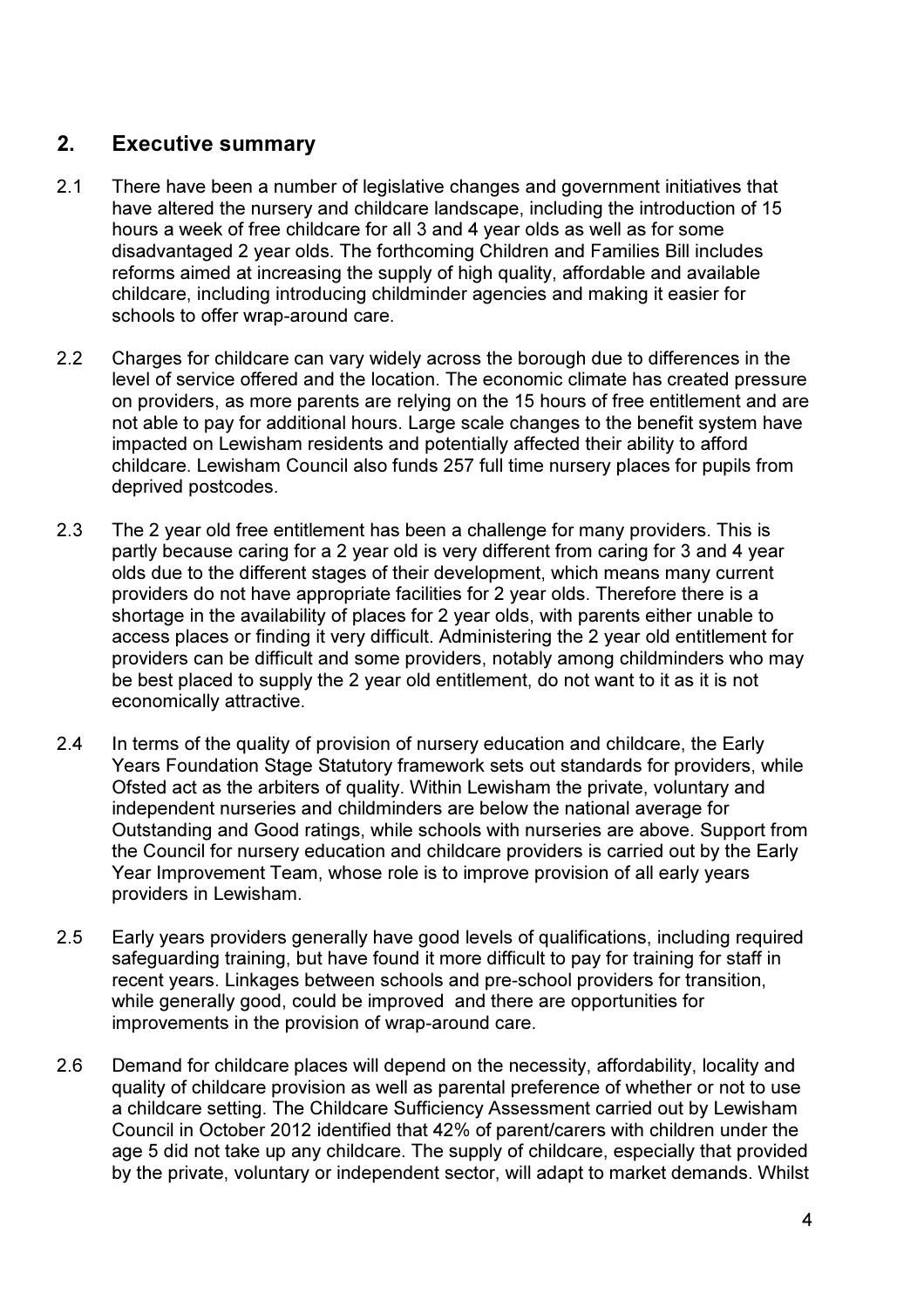there may be an appearance of parental choice in terms of childcare, the reality is that due to the availability and affordability of childcare this is not the case for many parents.

- 2.7 The flexibility of childcare providers can vary for a number of reasons. Their resources, in terms of staffing and access to buildings will impact on the quality of service to children and hours of availability. The location of the setting near commuter routes will also have an impact. Generally childminders offer the most flexible provision, with private, voluntary and independent nurseries also offering flexibility. Pre-schools, schools with nurseries attached and nursery schools will more generally offer sessional activities that run in the morning or afternoon, so be less flexible.
- 2.8 Every nursery and pre-school must allow children with special educational needs to attend and nurseries and pre-schools must be able to demonstrate this to Ofsted inspectors through an SEN Policy and an Inclusion Statement. They must also set out their responsibilities and procedures for children with SEN and be able to state what provision they have for disabled children and children with special educational needs.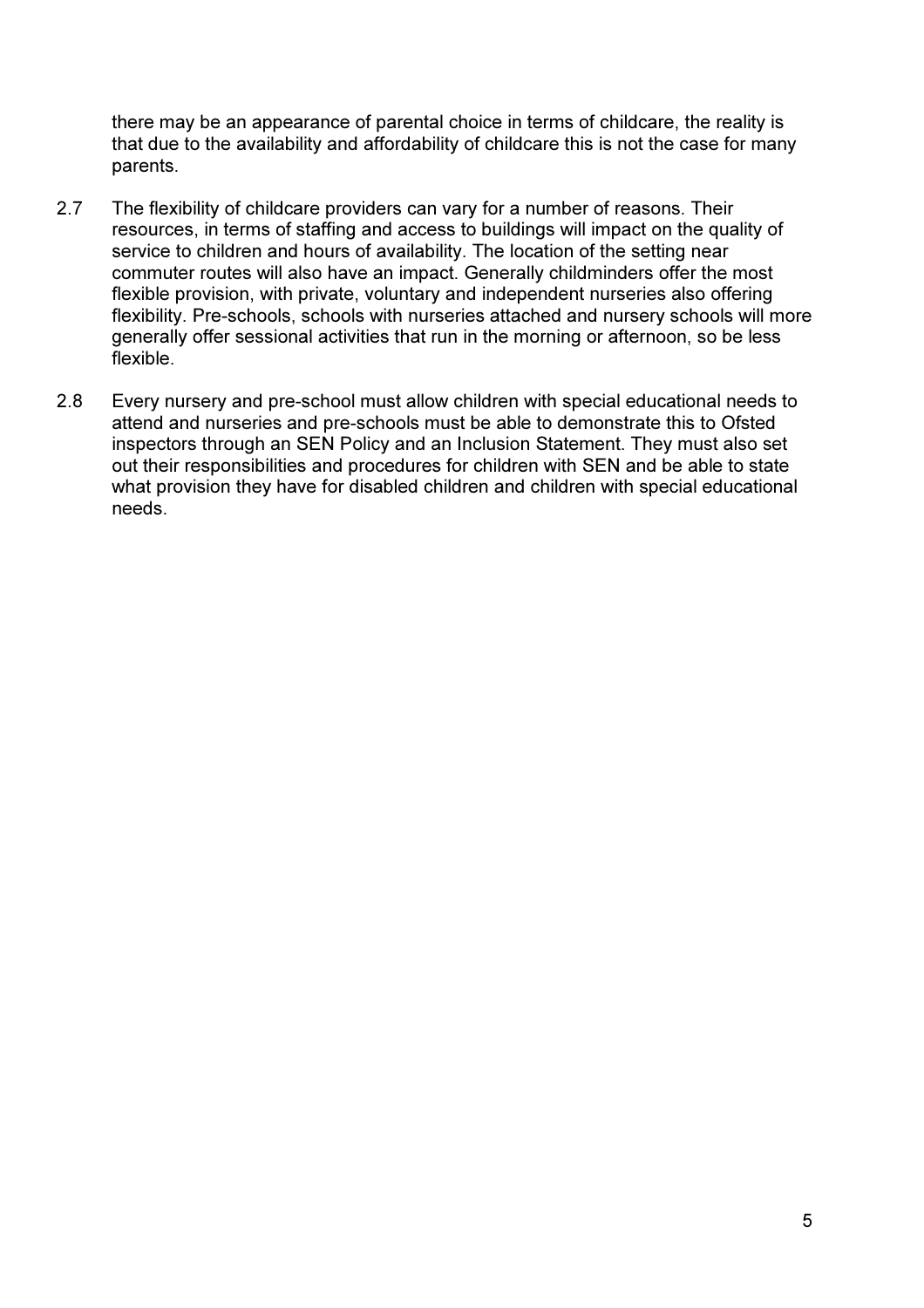## 3. Recommendations

The Committee recommends that:

#### Flexible provision of childcare

- R1. Childcare providers should be encouraged and supported by the Council to take a flexible approach to delivering childcare with a range of available hours and locations.
- R2. Providers should be encouraged and supported to share their experiences of implementing flexible provision with other providers across the borough.
- R3. Flexible arrangements for the free 3 and 4 year old entitlement provision, including arrangements to extend provision to cover more weeks than the specified 38 weeks through fee top-up arrangements, should be explored.
- R4. Schools and nurseries should be encouraged to work with childminders in order to provide wraparound care for younger pupils.
- R5. Nursery and childcare providers should be encouraged to increase the number of children with special educational needs that they look after.

#### Transitions from pre-school provision to reception

- R6. Schools should be encouraged to improve their relationships with nursery and childcare providers in their local area to support transitions from pre-school settings to the reception stage.
- R7. Nursery and childcare providers should also be encouraged to improve their relationships with schools in their local area to support transitions from pre-school settings to the reception stage.
- R8. Schools should provide information to parents about childcare availability in the local area, including nurseries and childminders.

#### Role of Social Care

- R9. The priority places budget supporting nursery placements on social care grounds should be maintained at its current level.
- R10. Children's Social Care should further improve links with early years providers, with attention paid to childminders to address perceptions.
- R11. Officers should explore the possibility of increasing the role of early years practitioners in early intervention work to potentially reduce the escalation of cases to social care practitioners.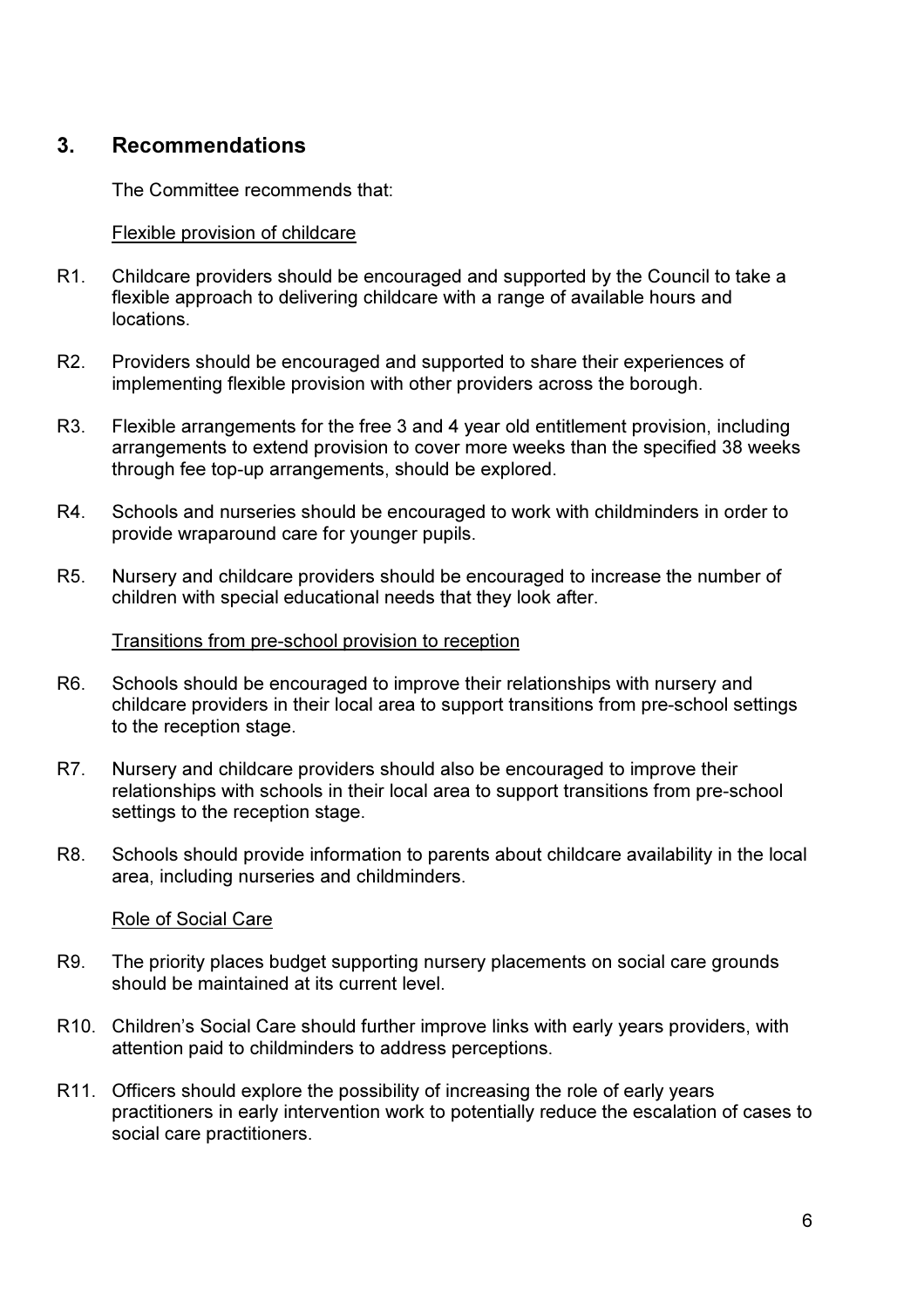#### Free entitlement to childcare for 2 year olds

- R12. The sign up process for both parents and providers should be simplified in order to encourage further take up.
- R13. Regular monitoring of the availability of places should be carried out and publicised to provide up to date information about provision to parents. This should include information on the Lewisham website showing whether there are vacancies with specific providers.
- R14. The Mayor and Cabinet make representations to the government outlining some of the issues with the 2 year old free entitlement, including:
	- The legislation has not been properly thought through, and is not having the intended impact.
	- Providing care for 2 year olds in a setting designed for 3 and 4 year olds requires different skills from staff and facilities, which many providers are unable to provide without further assistance.
	- The funding structure should be re-examined as the childcare market's response, especially from childminders, indicates that government funding is not in line with what the market requires.
	- As low income families are being targeted for this provision it is unlikely in many cases that they will able to afford to pay for additional hours from providers, therefore providing less incentive for providers to offer the entitlement. All childminders should have DBS checks carried out every 3 years.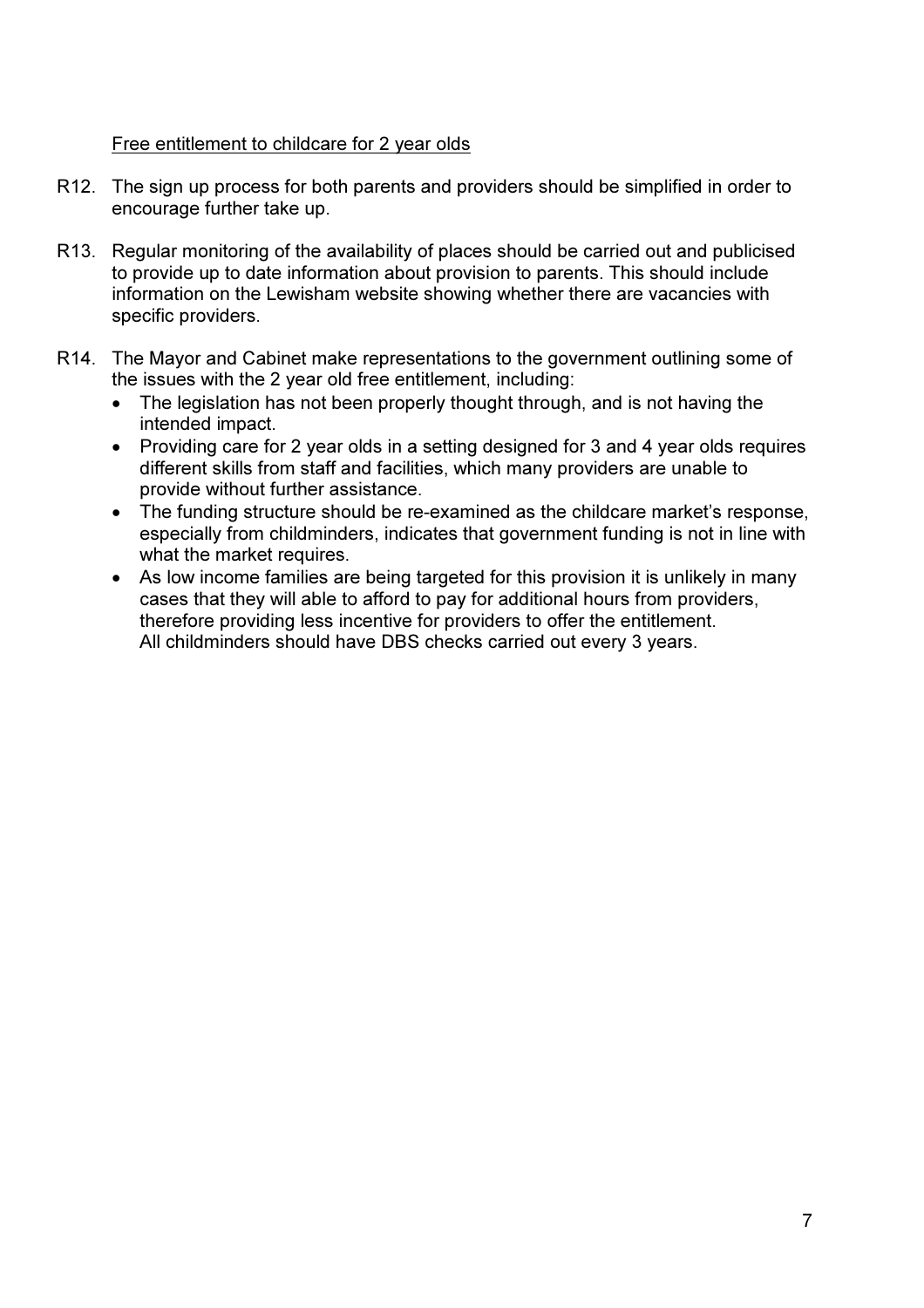## 4. Purpose and structure of review

- 4.1. At its meeting on 9 April 2013, the Committee decided as part of its work programme to undertake an in-depth review into Nursery and Childcare Provision. The Committee agreed the scope of the review on 15 May 2013.
- 4.2. The Committee agreed that in order to understand nursery education and childcare provision in the borough, the Committee would need to first understand and answer the following key questions:

## Funding and affordability

- How is nursery and childcare provision funded in Lewisham?
- What are the ranges in prices of nursery and childcare provision across the borough?
- How does the price of nursery and childcare provision compare to other nearby boroughs?

## **Quality**

- What is the statutory framework and national policy for nursery and childcare provision and how has this recently changed?
- What is the range of quality of nursery and childcare provision in the borough, including private, voluntary and independent and school provided nurseries and childminding?
- What is role of the Early Years Improvement Team in monitoring and improving the quality of nursery and childcare provision?
- What is role of Ofsted in monitoring and improving the quality of nursery and childcare provision?

## Availability and accessibility

- Where is nursery and childcare provision available within the borough?
- Where is the demand for nurseries and childcare?
- How flexible is the provision on offer in different types of settings such as private, voluntary and independent and school provided nurseries and child-minding?
- Is nursery and childcare provision available for children with extra needs?
- 4.3. Building upon this understanding, the Committee agreed it would then consider the following key lines of inquiry:

## Funding and affordability

- Does the current mixed model of nursery and childcare provision provide affordable services for Lewisham residents?
- Does the support from central government in the form of funding and benefits provide affordability in nursery and childcare provision for Lewisham residents?

## **Quality**

• How could changes to government policy and legislation improve nursery and childcare provision?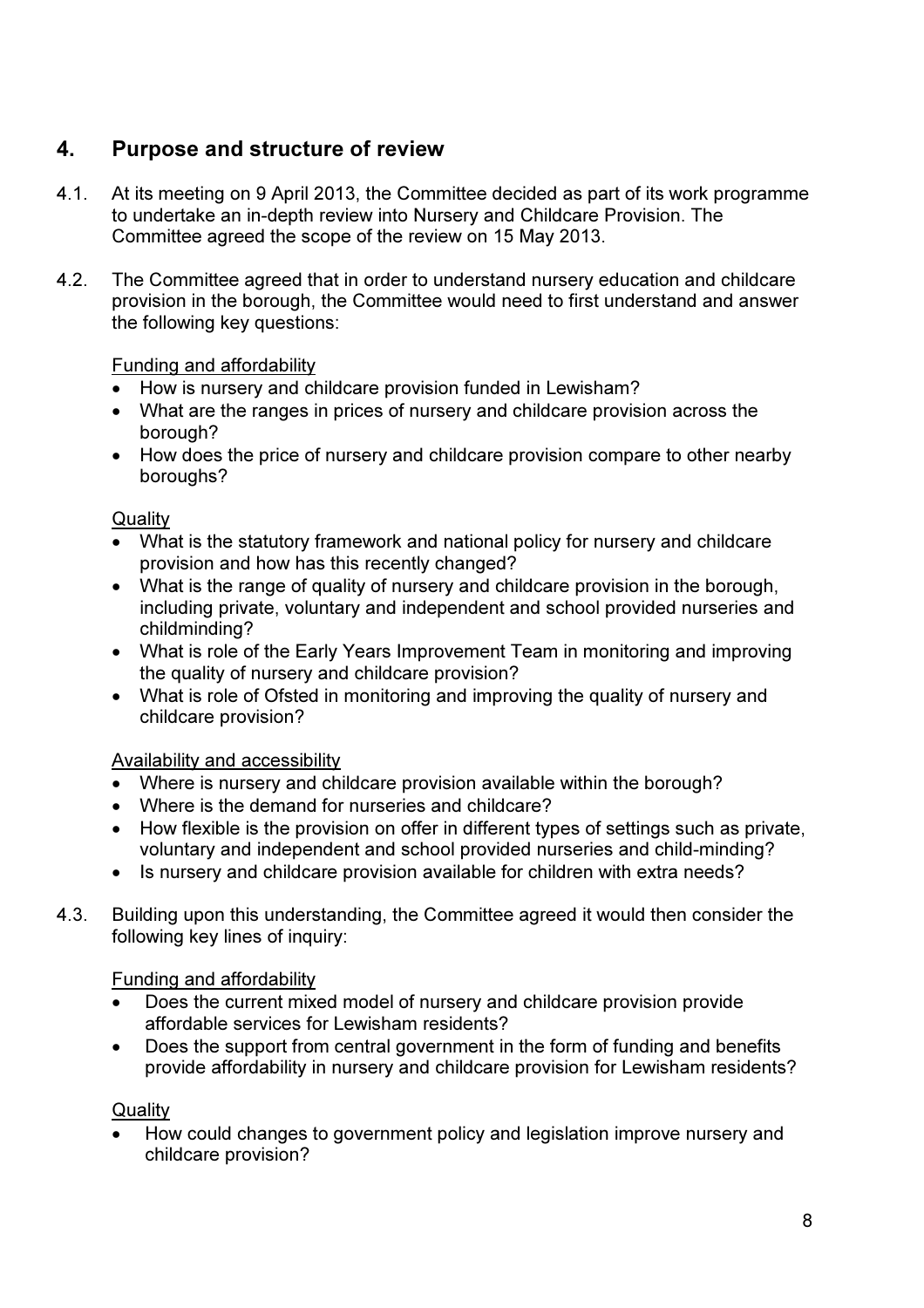- What are the private, voluntary, independent and school nursery and childcare providers in the borough doing to improve the quality of their provision?
- What is the Early Years Improvement Team doing to improve the quality of nursery and childcare provision in the borough?

Availability and accessibility

- Is current nursery and childcare provision appropriate for the needs of the parents and children of Lewisham?
- How could the flexibility in the availability and accessibility of provision be improved?
- How are providers of nurseries and childcare seeking to meet the increase in demand for free places in September 2013 and 2014, as well as increasing demands due to a rising population?
- 4.4. The Committee received the following evidence:

First evidence-taking session (2 July 2013):

- Report from officers providing information around funding & affordability, quality and availability & accessibility, including evidence from the following officers:
	- o Penny Cartwright (School Improvement Officer, Early Years)
	- o John Green (Strategic Leader, School Improvement Team),
	- o Kym Scott (School Improvement Officer, Early Years)
	- o Frankie Sulke (Executive Director for Children and Young People)
	- o Sue Tipler (Head of Standards and Achievement)

## Second evidence-taking session (9 October 2013)

- Presentation from Mick Lear (Head of Benefits) and Ralph Wilkinson (Head of Public Services) highlighting the changes to benefit system and support available to families with children to access childcare.
- Evidence from Shirley Mucklow, Director of Bellingham Community Nursery.
- Further evidence from Frankie Sulke (Executive Director for Children and Young People) and Sue Tipler (Head of Standards and Achievement)

## Visits to providers

- Bunny Hop Nursery, Deptford. Met with Natasha Ricketts, Manager (2 October 2013)
- Lammas Green Pre-School, Sydenham. Met with Lynnette Jefferies, Manager (3 October 2013)
- Chelwood Nursery School, Brockley. Met with Nikki Oldhams, Headteacher (8 October 2013)
- Kilmorie Childrens Centre Childminding Group, Forest Hill. Met with Charmaine Palmer, co-ordinator for the group and 7 other childminders. (7 November 2013)
- Kilmorie Childrens Centre, Forest Hill. Met with Maria Johnson, Childrens Centre Manager (7 November 2013)
- Perrymount Nursery School, Perry Vale. Met with Christine Keen, Headteacher, Karen Morgan, Nursery Teacher and Sara Handley, Reception Teacher (7 November 2013)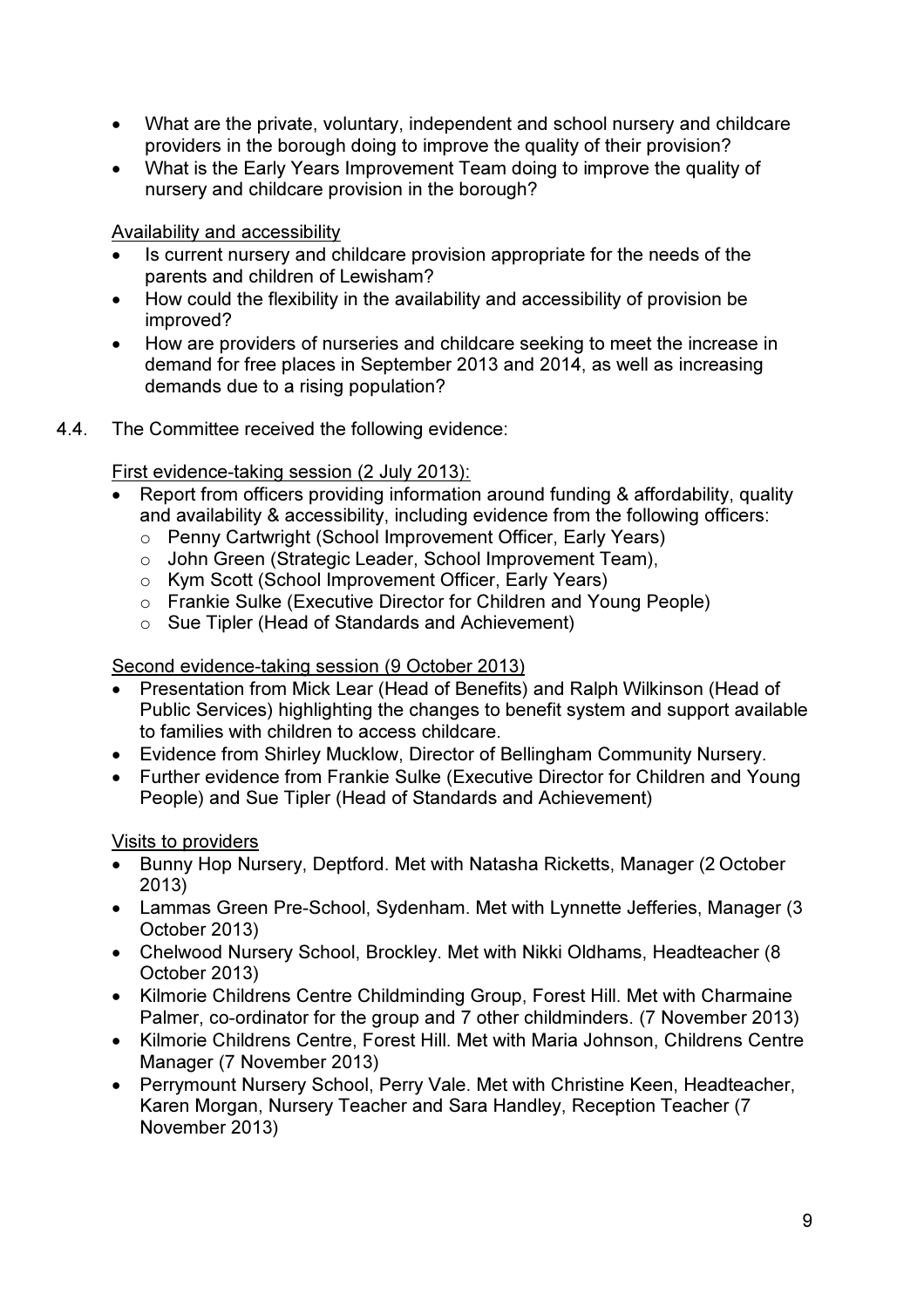- Lewisham Childminders Association. Met with Jacqueline Latrelle, Chair, Susan Gordon, Treasurer, 8 other childminders and a parent of a child who attends a childminder (12 November 2013)
- 4.5. The Committee concluded its review and agreed its recommendations on 3 December 2013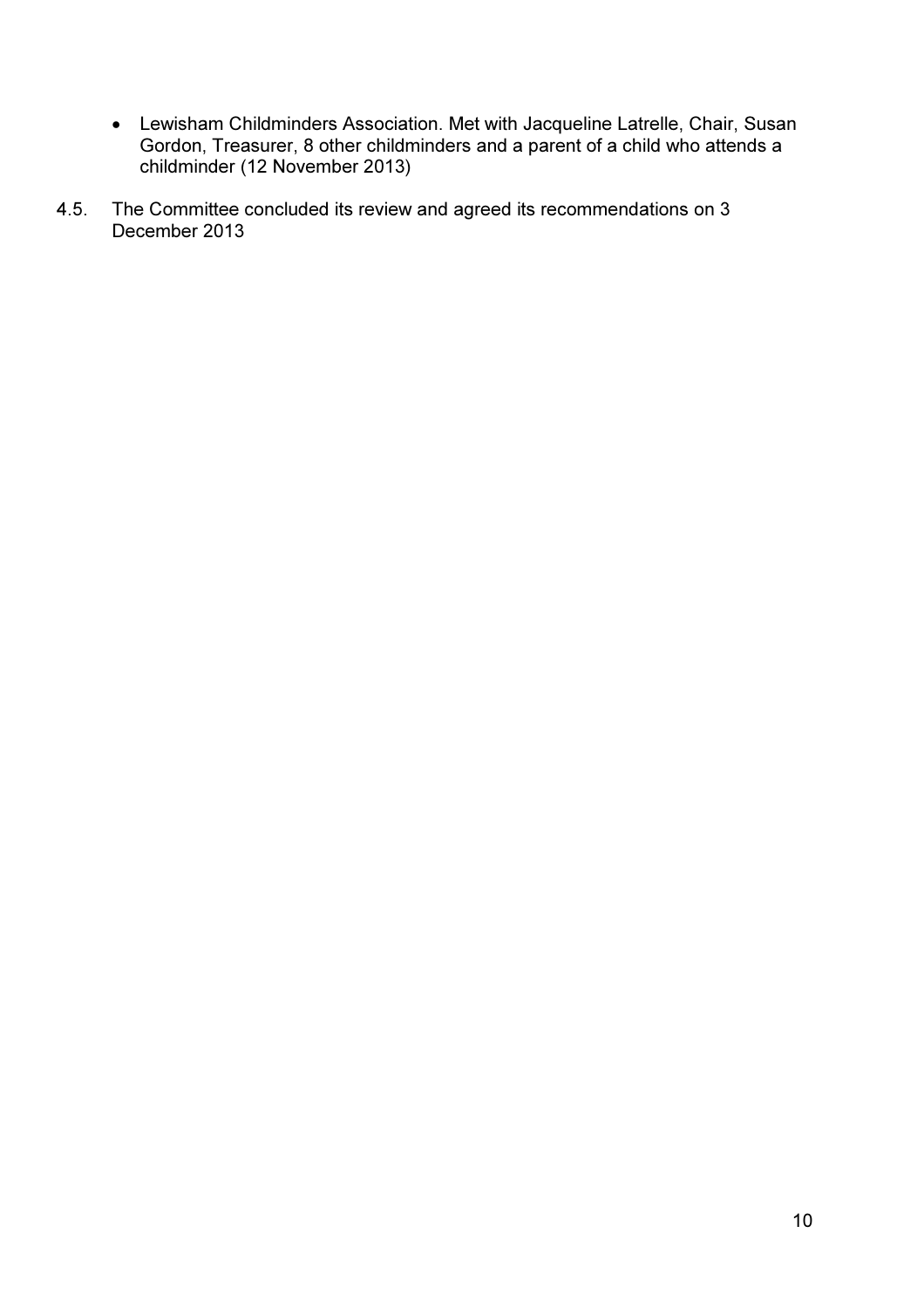## 5. Legislative Background

## Free entitlement for 2, 3 and 4 year olds

- 5.1. Statutory Guidance for Local Authorities on the Delivery of Free Early Education for Three and Four Year Olds and Securing Sufficient Childcare was published in September 2012.<sup>1</sup> It set out that Local Authorities are required by legislation to make sufficient free early education available (15 hours a week over 38 weeks) for every eligible child in their area from their 3rd birthday until they reach compulsory school age, making the Free Entitlement Offer universal for all 3 and 4 year olds.
- 5.2. The free entitlement should be delivered in a way that reflects the local market through providers across the maintained, private, independent and voluntary sectors. Local authorities cannot refuse free entitlement funding to providers who have not yet been inspected by Ofsted, where the Local Authority is satisfied that the provision is of sufficient quality, but also cannot fund providers rated 'inadequate' by Ofsted, unless the local authority is satisfied that the setting is likely to improve significantly at re-inspection or within an agreed timescale. The local authority reimburses providers on the basis of a termly headcount and uses an hourly rate based on a formula that recognises the quality of the setting. The hourly rate is higher for good and outstanding providers and is intended to act as an incentive to satisfactory providers to improve.
- 5.3. From September 2013, children who are 2 years of age from families that would meet the Free School Meals criteria are now eligible for 15 hours of funded childcare per week for 38 weeks a year. This two year old entitlement was outlined within the statutory guidance and is part of the Government's Fairness Premium, which is intended to drive up social mobility and improve life chances. The primary focus will be on disadvantaged children, who are currently less likely to access the benefits of early education.
- 5.4. This new entitlement will be implemented in two phases. In September 2013 (phase one), around 130,000 (20%) two year olds in England were able to access free early education places. From 2014 (phase two), the entitlement will be extended to around 260,000 (40%) two year olds. Lewisham has been a pilot authority for two year old funding since 2009, allowing disadvantaged two year olds to access 15 hours of free early education. The families must use providers who are registered with the local authority as eligible providers and these organisations then claim reimbursement from the LA for their costs. The costs are reimbursed on the basis of an hourly rate formula, which is current £6.00 per hour. Eligible providers can currently be of any Ofsted rating and there are 221 places identified across 67 providers as part of the pilot project that the borough participated in. From September 2013 the DfE have identified a target of 1,130 places for Lewisham and a provisional target estimated at 2,200 for 2014.

 1 Statutory Guidance for Local Authorities on the Delivery of Free Early Education for Three and Four Year Olds and Securing Sufficient Childcare, Department for Education, September 2013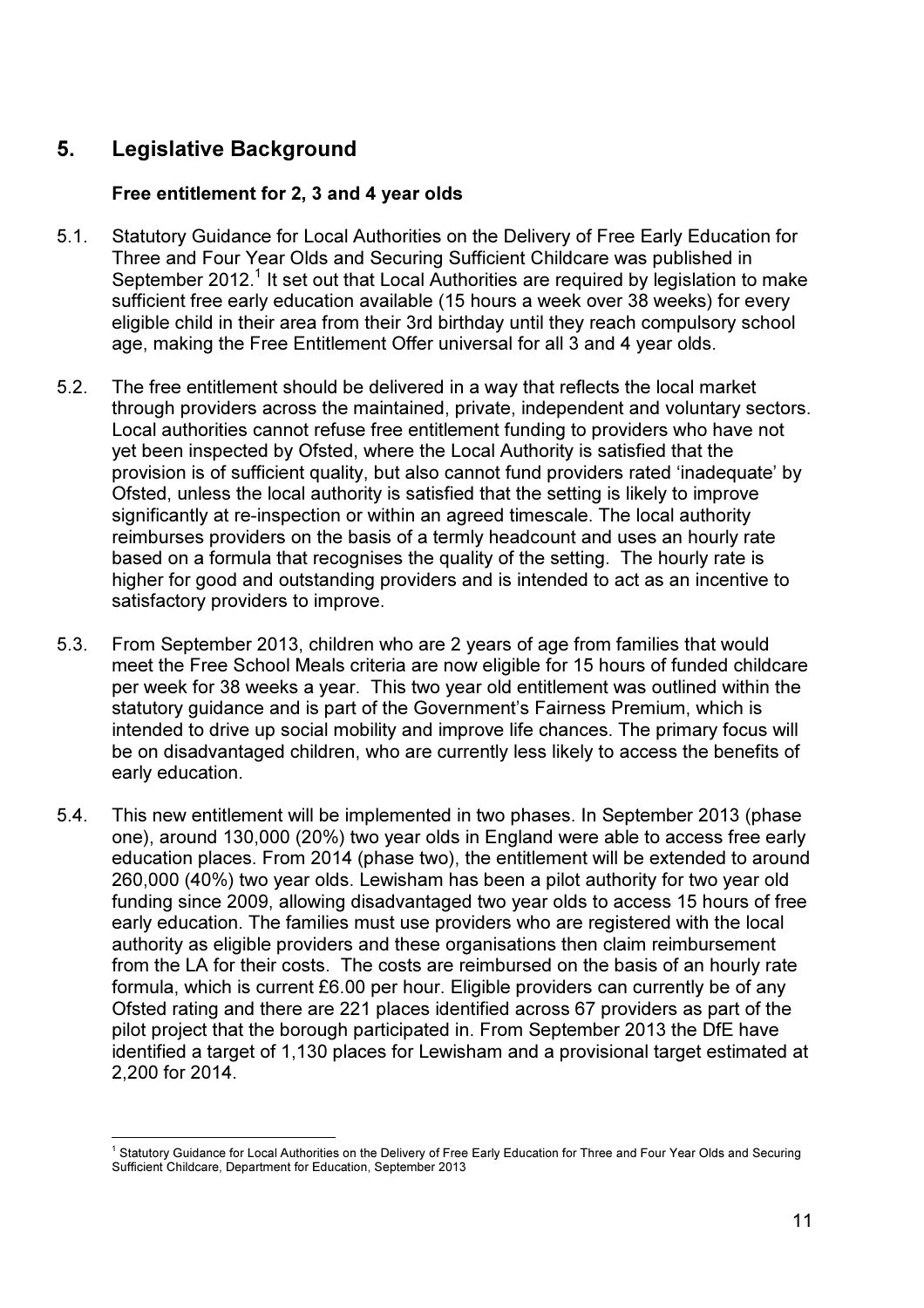## 'More Great Childcare'

- 5.5. Professor Cathy Nutbrown was commissioned by the Coalition Government to lead an independent review to consider how best to strengthen qualifications and career pathways in the foundation years. Her final report was published in June 2012, entitled Foundations for Quality. The review looked at qualifications and training, both for young people who are new to the early education and childcare sector and for those already employed. It also considered how to promote progression through an early years career and into leadership roles.
- 5.6. Following on from this, the report by the Department for Education released in January 2013, 'More great childcare: raising quality and giving parents more choice<sup>'2</sup> sets out a plan of action for how the government will achieve its vision of a dynamic childcare market, delivering high quality early education. This focused on four key areas:
	- Raising the status and quality of the workforce. Because the quality of staff is crucial in delivering high quality early education, there was a focus on raising the status of profession through the introduction of a range of new qualifications, including improving the quality of initial training to childcare trainees.
	- Freeing high quality providers to offer more places. This relates to a plan to increase the number of children that can be looked after by high quality childcare staff.
	- Improving the regulatory regime. This included the introduction of more experienced and well qualified Inspectors working to improve early years. Inspections targeting weaker providers were proposed, which will also provide the opportunity for earlier re-inspections where providers have taken rapid action to improve quality. There were also plans to make changes to the safeguarding and welfare requirements aspect of the EYFS statutory framework.
	- Giving more choice to parents. This relates to changes to the structural framework of registration for childcare providers to create a more straightforward process. This included making it simpler for people to become childminders and encouraging schools to offer more flexible early years provision. Proposals included the creation of childminder agencies to encourage more childminders by removing bureaucracy.
- 5.7. The changes to ratios of carers to children for pre-school children that were consulted on have not gone ahead, although plans to introduce childminder agencies, tax-free childcare, and the Early Years Educator and Early Years Teacher qualifications will proceed through the Children and Families Bill.

## Children and Families Bill 2013

5.8. The Children and Families Bill 2013 $^3$  underpins the priorities set out in 'More great childcare' and aims to take forward the Government's commitments to improve services for vulnerable children and support families. It also includes wider reforms covering the systems for adoption, looked after children, family justice and special

 2 More great childcare: Raising quality and giving parents more choice, Department for Education, January 2013

<sup>&</sup>lt;sup>3</sup> Children and Families Bill 2012-13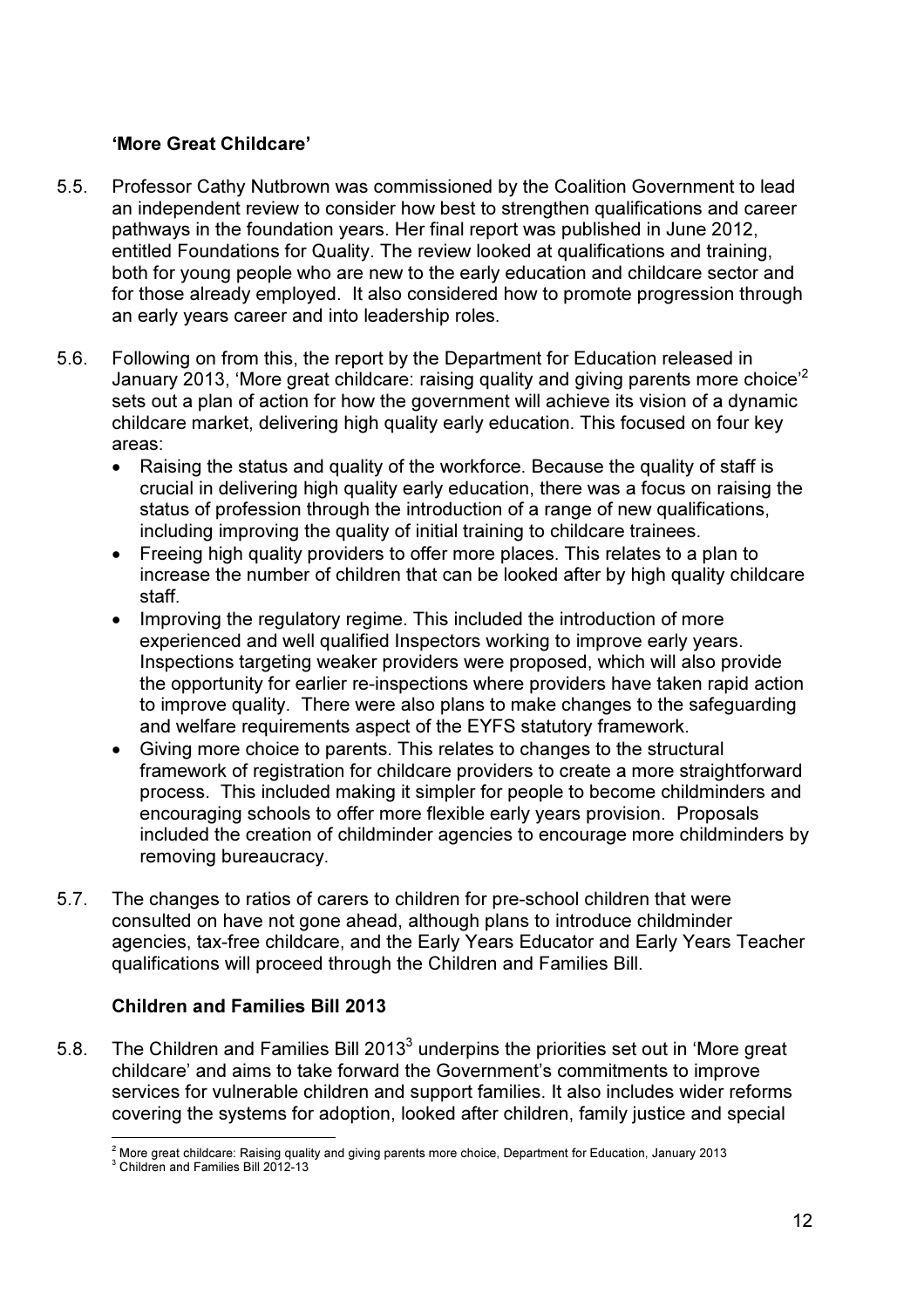educational needs. The Government is reforming childcare with the aim of providing safe, high-quality care and early education for children. The enabling measures in the Bill support wider reforms to increase the supply of high quality, affordable and available childcare and include introducing childminder agencies and removing bureaucracy so that it is easier for schools to offer wrap-around care. The Bill is currently at the report stage in the House of Commons.

## Good early years provision for all

- 5.9. Ofsted launched a consultation document 'Good early years provision for all<sup>24</sup> for consultation from April to May 2013. It came about because there had been little improvement in 2012 from the previous year in the proportion of early years providers judged as good or outstanding. While the large majority of the previously 'good' or 'outstanding' providers retained their grade in their most recent inspection, 40% of those judged satisfactory remained the same, which Ofsted felt was evidence that they are not improving fast enough. The consultation on the frequency of inspection did not include childminders, as the Government is considering new initiatives in this area, including the proposal for childminder agencies to be established. The documents proposed that from September 2013:
	- A single judgement of 'requires improvement' will replace the current 'satisfactory' judgement for all early years providers
	- Early years non-domestic settings judged as 'requires improvement' will be the subject of a full re-inspection within two years; they will have a maximum of four years to become good.
	- Where an early years non-domestic setting fails to become 'good' following two consecutive inspections, this would be likely to lead to an 'inadequate' judgement and subject to the monitoring arrangements as set in the early years inspection framework.
	- Where any inadequate early years setting has failed to improve sufficiently and is still judged to be inadequate when re-inspected, it is likely that steps may be taken to cancel that setting's registration.
- 5.10. The majority of respondents to the consultation agreed with the Ofsted proposals, including that if a non-domestic setting has not made sufficient progress to be judged good at its third consecutive inspection, it should be likely to be deemed as 'inadequate'. A large majority of respondents also agreed that if an inadequate setting remains inadequate after re-inspection within 12 months, and there exist statutory grounds for cancellation, Ofsted should take steps to cancel the setting's registration with a period of 3 to 6 months the most common response to how long they felt an inadequate setting should be allowed to remain open before steps are taken to cancel its registration. The proposed changes to the framework were introduced at the start of November 2013.<sup>5</sup>

 $\overline{a}$ <sup>4</sup> Good early years provision for all

 $<sup>5</sup>$  Good early years provision for all: A report on the responses to the consultation, Ofsted, August 2013.</sup>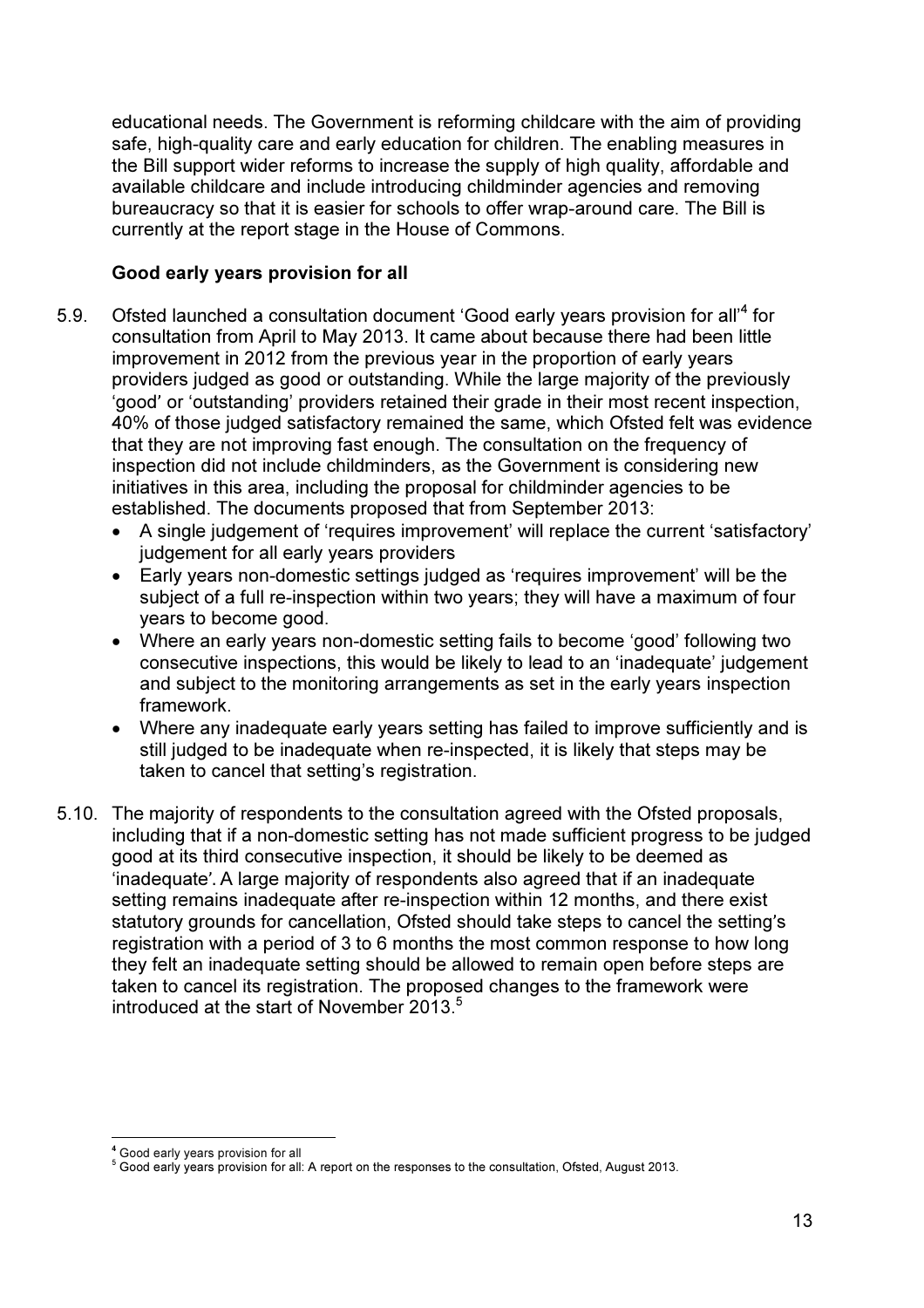## 6. Funding and Affordability

6.1. Funding for early years provision in Lewisham is received from the Department for Education through the Early Years Block of the Dedicated Schools Grant (DSG). For 3 and 4 year olds, the DSG is calculated on the basis of £3,488 per annum per child for 15 hours a week, making £16.4m in total. For 2 year olds, the DSG provides funding on the basis of the expected number of children that will be eligible for the new entitlement as well as an amount to expand capacity in readiness for the expansion of the entitlement for 2013/14 (£5.5m in total).<sup>6</sup>

## Changes to the benefit system

- 6.2. The benefit system is currently undergoing some of the biggest changes that have been made to it in 60 years, with the Welfare Reform Act prompting changes that the government hopes will make the benefits and tax credits systems fairer and simpler. The reforms cover the following areas:
	- Spare room subsidy (more commonly referred to as the bedroom tax)
	- Local support scheme
	- Council Tax reduction scheme
	- Benefit cap
	- Universal Credit
	- Personal Independence Payments
- 6.3. The benefit system is still complex, with multiple agencies of which Lewisham is just one of them. The estimated cumulative financial impact of welfare reform on residents within Lewisham is in excess of £80m per year.
- 6.4. In terms of support for families with children, the following is available if the parent is not in work:<sup>7</sup>
	- Child benefit £20.30 per week for 1st child and £13.40 for subsequent children.
	- Sure start maternity grant one off £500 for the first child if in receipt of certain benefits.
	- Free school meals for those in receipt of qualifying benefits.
	- Healthy start vouchers to help buy basic foods (such as milk, fruit). These are for pregnant women or those with children up to 5 years old in receipt of certain benefits.
	- Childcare grant Claimant must be in higher education (e.g. college or further education) and will receive help with childcare costs for children under 15 (17 if SEN) up to £148.75/week for 1 child, £255/week for 2 or more children. This is dependent on income and childcare costs.
	- Care to learn Claimant must be under the age of 20 and in school,  $6<sup>th</sup>$  Form or a 6th Form College, with help available to pay for childcare costs up to £175 per child per week.

 6 Nursery Education and Childcare Review – Evidence session report, Children and Young People Select Committee, 2 July 2013. 7

Minutes of the Children and Young People Select Committee meeting, 9 October 2013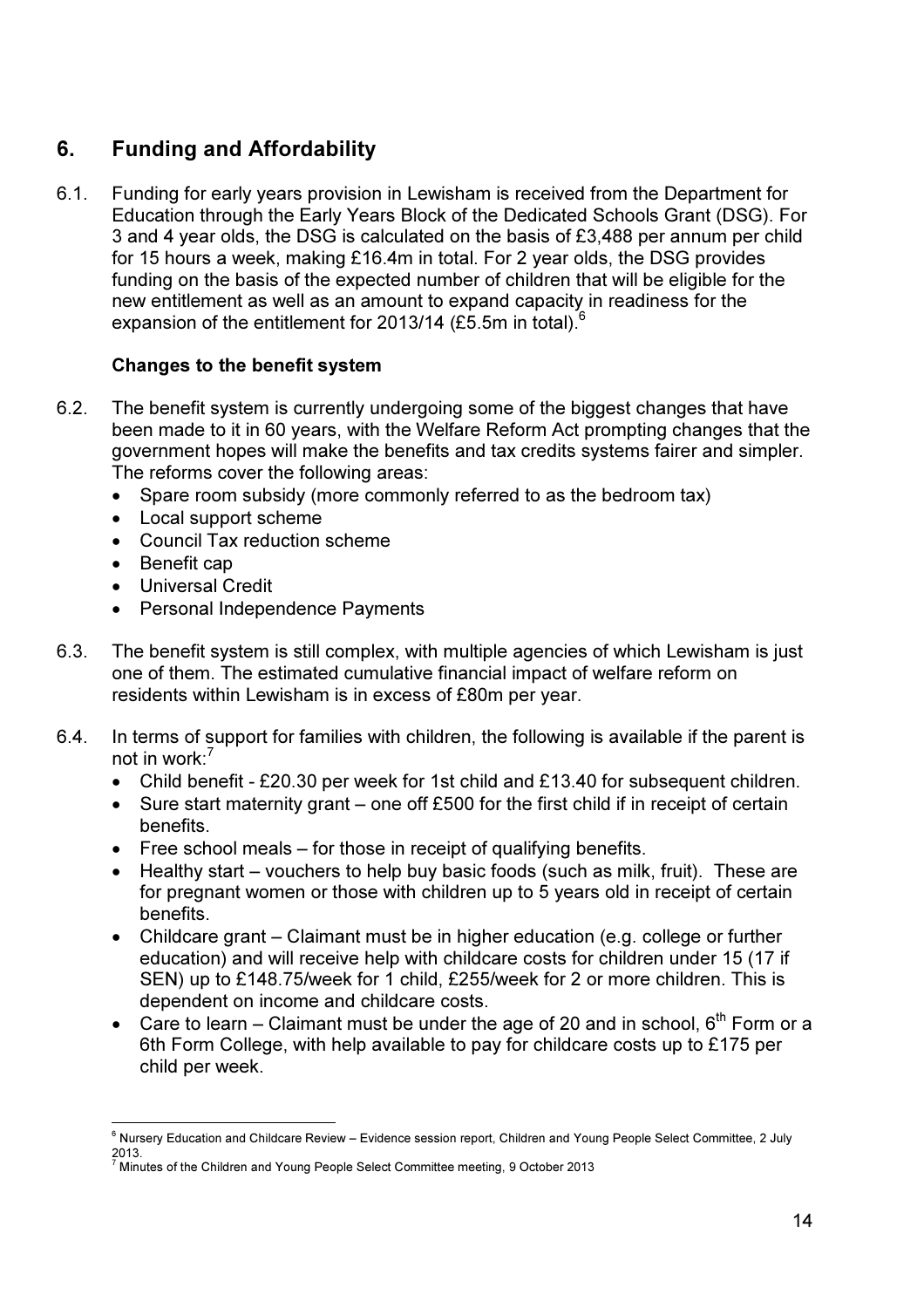- Parents' learning allowance available to full-time undergraduates or those attending teacher training, it provides up to £1,508 a year to help with learning costs (e.g. books, travel). This allowance depends on household income but does not have to be paid back.
- 6.5. The following support is available if the parent is in work:
	- Child benefit £20.30/week for  $1<sup>st</sup>$  child and £13.40 for subsequent children. From 2013 this depends on income and is only available if both parents in the household earn less than £50,000 each.
	- Childcare vouchers childcare costs are taken from their salary pre-tax, therefore saving parents the percentage difference between costs and the applicable tax rate.
	- Childcare and tax credits extra tax credits to help pay for childcare costs whilst working. Up to £122.50/week for one child and up to £210/week for 2 or more are available. Claimants must qualify for Working Tax Credit, will depend on income and cannot cover 100% of childcare costs.
	- Free school meals  $-$  if in receipt of qualifying benefits and all yr 1 and yr 2 reception children from next September.

## Helping families understand the welfare changes

- 6.6. In order to support residents who will be affected by these changes information has been provided to a number of key partners, including:
	- Member and MP written briefings
	- Caseworker & member face to face briefings
	- Creation of information packs for key agencies
	- A range of specific communications events
- 6.7. In addition there is public information available on the Council website that highlights what the changes are and who they will affect as well as what people can do to prepare. This includes online calculators to track the impact, budget planners and a local support tool which enables residents to self-identify needs and find websites and agencies that can help.
- 6.8. Children's Centres and Jobcentre Plus have been working together in order to provide further information for parents that are eligible for support and to help them through the changes, but feedback has been that parents find applying difficult and confusing. Therefore the Council has looked at how to simplify it by working towards developing a single assessment where people's eligibility can be sorted out in one go. To aim is to work with other agencies to share data and simplify the way the process works for the customer.
- 6.9. The benefits team have been working with colleagues in the Children and Young People Directorate in order to make sure that information is easily available for parents. Efforts have also been made to encourage people to take up other benefits that they are eligible for, such as free school meals. Increased take-up will also have a knock-on effect for schools as those eligible for free school meals would also be eligible for the pupil premium, attracting extra funding to schools.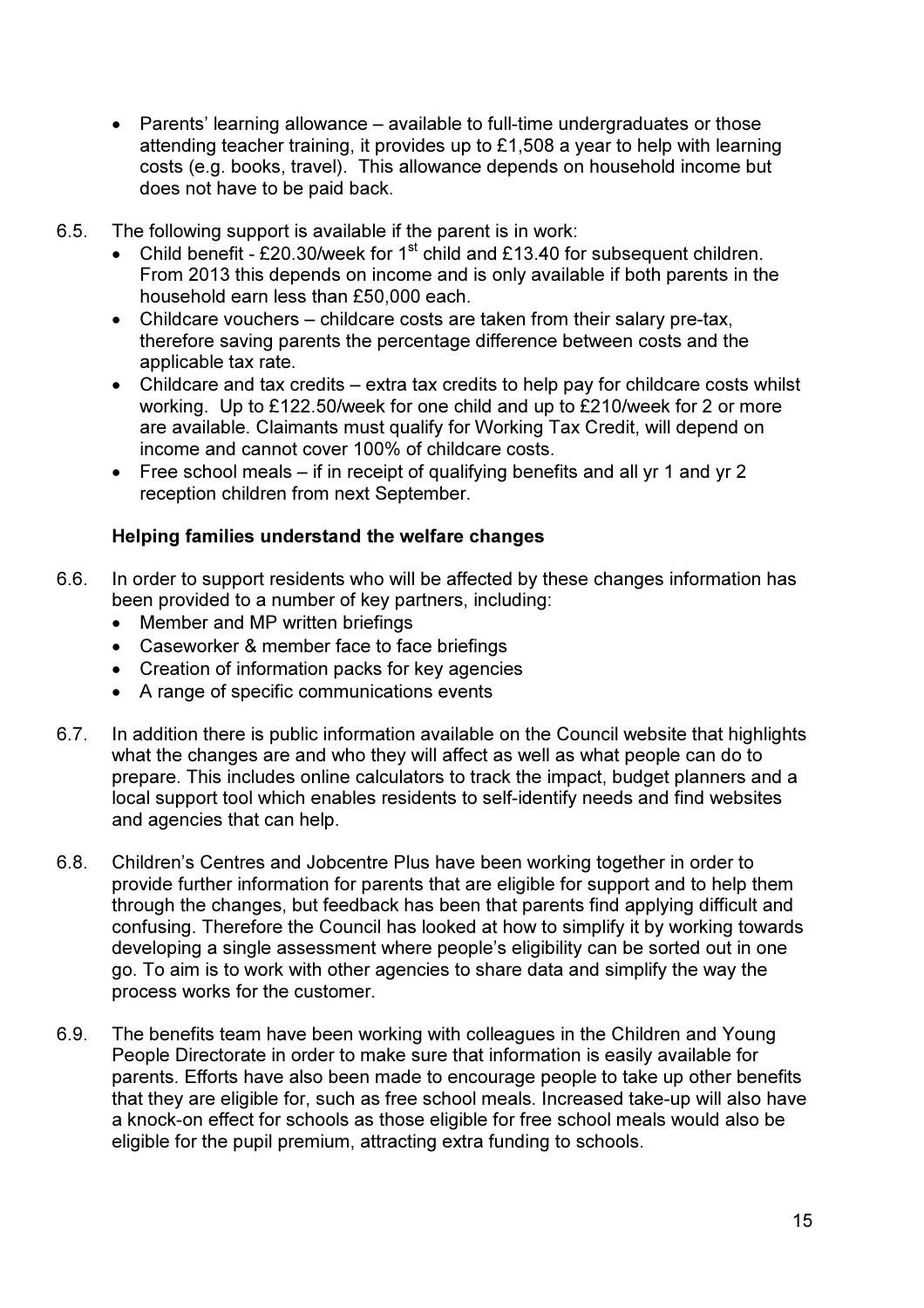6.10. Officers in the Children and Young People directorate have also been working with schools to encourage them to get information on welfare changes out to parents, including meeting with headteachers to emphasise the importance of this. Officers emphasised that schools have an important role to play in getting this information across to parents due to their frequent contact with parents and their role as important parts of the local community.

## Charges for childcare

- 6.11. Within Lewisham, childcare provision varies in price and is mainly driven by market influences. Childcare providers will look at their overheads such as rents, rates and staff costs to determine what they charge. These could differ from one area to another and the fees other childcare providers charge in the local area for a comparable service will also have an impact, as will the demand and availability of childcare.
- 6.12. Fees for sessional care range from £57.50 to £225 per week, while full daycare ranges from £57.50 to £322.50 per week and Childminders £130 to £300 per week. The following table shows the average childcare charges by providers across different areas of the borough. $8$

|                                                                                                                            | Area 1   | Area 2   | Area 3   | Area 4   |  |
|----------------------------------------------------------------------------------------------------------------------------|----------|----------|----------|----------|--|
| Childcare charges by                                                                                                       |          |          |          |          |  |
| providers in                                                                                                               | £        | £        | £        | £        |  |
| Lewisham (average)                                                                                                         | per hour | per hour | per hour | per hour |  |
| <b>Childminders</b>                                                                                                        | 6.50     | 6.53     | 6.00     | 5.92     |  |
| <b>Full Daycare (PVIs)</b>                                                                                                 | 4.48     | 4.36     | 4.44     | 4.12     |  |
| Pre School - sessional<br>(PVIs)                                                                                           | 6.00     | 4.52     | 6.00     | 4.12     |  |
| Area 1 comprises the following wards: Brockley, Evelyn, New Cross and<br>Telegraph Hill.                                   |          |          |          |          |  |
| Area 2 comprises the following wards: Blackheath, Crofton Park, Ladywell,<br>Lee Green, Lewisham Central and Rushey Green. |          |          |          |          |  |
| Area 3 comprises the following wards: Catford South, Downham, Grove<br>Park and Whitefoot.                                 |          |          |          |          |  |
| Area 4 comprises the following wards: Bellingham, Forest Hill, Perry Vale<br>and Sydenham.                                 |          |          |          |          |  |

6.13. Fees in more affluent areas are likely to be higher, especially if there are more working parents who would require childcare. Sessional fees are also affected by demand and can vary according to provider's different type of specialism. The economic climate in recent years has resulted in a fall in demand for formal childcare and many childcare providers have not raised fees to attract parents where vacancies exists in their nurseries.

<sup>&</sup>lt;u>。</u><br>8 Nursery Education and Childcare Review – Evidence session report, Children and Young People Select Committee, 2 July 2013.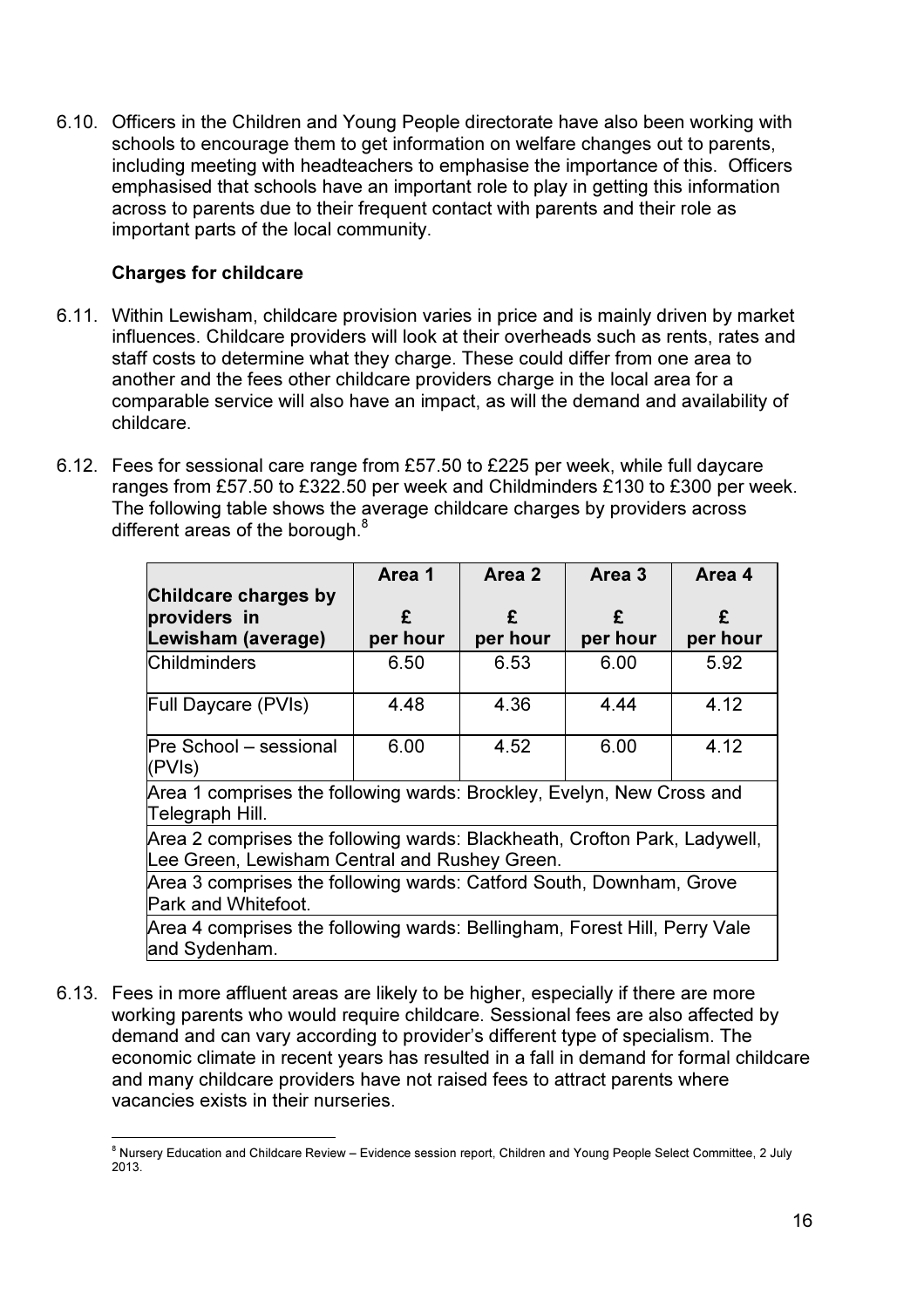- 6.14. Information from visits to providers found that fees varied around the borough and, as would be expected, varied depending on the hours that providers were open or that parents purchased. Private nurseries visited ranged from £125 per week (for 5 days, 9am to 3 pm) to £180 per week (for 5 days 8am to 6pm).
- 6.15. Information from childminders showed that fees ranged from £40 per day to £55 per day and from £170 per week to £260 per week, with weekly fees often lower per day than day rates. Many offer reduced rates for siblings and did not include charges for spare nappies/clothes. Evidence from childminders indicated that they rarely charge late fees to parents.
- 6.16. Information from officers found that average childcare costs in Lewisham are lower than those in nearby boroughs for nurseries offering full day provision, while childminder fees in Lewisham are higher. Officers emphasised that there is no clear pattern of charges in comparison to nearby boroughs and fee variations may be due to additional services/activities that the nurseries and childminders can offer. The table below shows the average childcare cost comparisons using information from each local authority Childcare Sufficiency Assessment, where available.<sup>9</sup>

| LA             | <b>Nursery</b><br>settings hourly<br>rate(full time)<br>£ | <b>Childminders</b><br>hourly rate<br>£ | Pre-school<br>hourly rate<br>(sessional)<br>£ |
|----------------|-----------------------------------------------------------|-----------------------------------------|-----------------------------------------------|
| Lewisham       |                                                           |                                         |                                               |
| (average)      | 4.35                                                      | 6.23                                    | 5.16                                          |
| Lambeth        |                                                           |                                         |                                               |
| (average)      | 4.96                                                      | 5.76                                    | 3.59                                          |
| <b>Bromley</b> |                                                           |                                         |                                               |
| (average)      | 5.00                                                      | 5.00                                    | 4.00 to 5.00                                  |
| Southwark      |                                                           |                                         |                                               |
| (average)      | 5.67                                                      | 5.80                                    | 7.00                                          |

## Free entitlement

6.17. The hourly rates for the 3 and 4 year old free entitlement are based upon the cost of provision based on information that providers supplied. Providers are reimbursed for the 3 and 4 year old entitlement at the agreed hourly rate and incentives for improved quality are included through higher rates for good and outstanding rated providers. Providers are able to charge for those parents buying services beyond entitled hours, which will be driven by the circumstances of the individual provider. The current hourly rate rates for the three and four year old free entitlement are shown in the table below.<sup>10</sup>

 9 Nursery Education and Childcare Review – Evidence session report, Children and Young People Select Committee, 2 July 2013.<br><sup>10</sup> Nursery Education and Childcare Review – Evidence session report, Children and Young People Select Committee, 2 July

<sup>2013.</sup>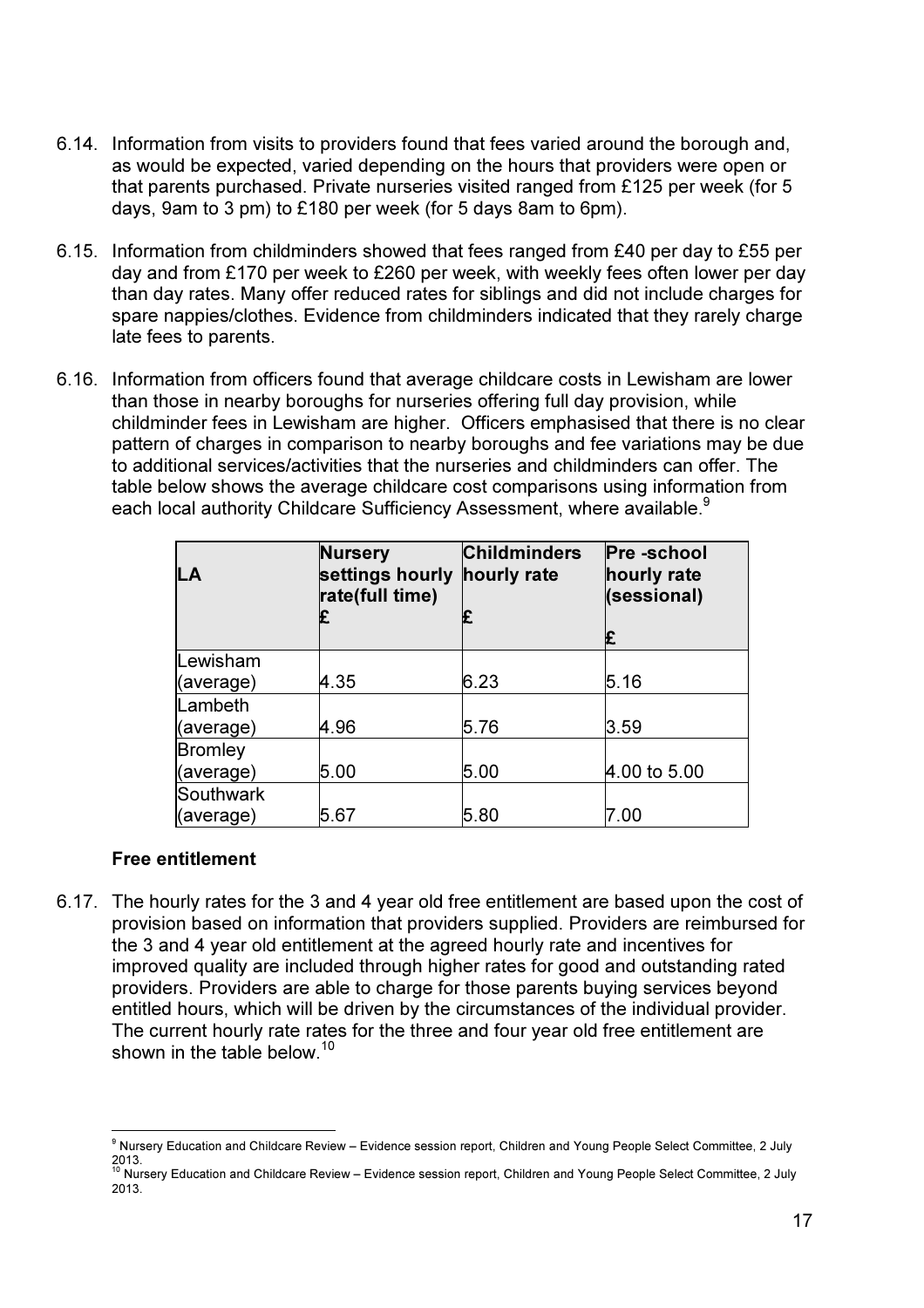| Hourly rate for the 3/4<br><b>Year Old Free</b><br><b>Entitlement Offer</b> | <b>Providers With</b><br>"Satisfactory"<br><b>OFSTED Judgement</b> | <b>Providers With</b><br>"Good" or<br>"Outstanding"<br><b>OFSTED Judgements</b> |
|-----------------------------------------------------------------------------|--------------------------------------------------------------------|---------------------------------------------------------------------------------|
| <b>Nursery Schools</b>                                                      | £7.35                                                              | £7.70                                                                           |
| <b>Primary School</b><br><b>Nurseries</b>                                   | £4.85                                                              | £5.13                                                                           |
| Private, Voluntary &<br><b>Independent Providers</b>                        | £3.84                                                              | £4.67                                                                           |
| <b>Childminders</b>                                                         | £3.84                                                              | £4.67                                                                           |

- 6.18. Funding for the free entitlement is provided by central government via the DSG, with the rate set by central government. Central government currently thinks the amounts devolved are appropriate. This money is then paid to the providers by the local authority. There is a need to balance the affordability of the hourly rate for the free entitlement based on what Lewisham receives from central government and what the market rate is for the area. There may be a need to review the current differentiation in pricing between good, satisfactory and outstanding, because if a lot of providers raise their status it could affect overall affordability.
- 6.19. When members visited nurseries such as Bunny Hop they were told how some nurseries had struggled since 2009 as the poor economic situation led to local people losing jobs and being either unable to afford childcare or not requiring it. Many parents have cut back to the free 15 hour provision, whereas before they would have paid for the extra hours. This meant there were fewer children in the nursery at full time hours and as a result staffing capacity was reduced by two. Bellingham Community Nursery supported this and highlighted that there has been reduction in the number of parents paying for additional hours above the free 15 hour entitlement, which has been a factor in them now signing up to provide the two year entitlement. Bellingham Community Nursery also explained that more parents have started to struggle with meeting childcare costs and that managers have had to put payment plans in place for some parents and chase others for payment. At Perrymount Nursery, which is attached to a primary school, they have seen a reduction in numbers as parents restrict themselves to the free 15 hours.
- 6.20. Other nurseries, such as Lammas Green, are open for 42 weeks a year and have negotiated with the Council to stretch out funding of the 15 hour 3 and 4 year old provision by charging parents a small amount per week (£2 a week) to cover the extra opening. This change occurred following requests from parents that arrangements be made to incorporate this.
- 6.21. Lewisham has continued to fund 257 full time places (up to 30 hours) that have been made available to providers that take pupils from deprived postcodes and are allocated to children by the providers on the basis of criteria set down by the local authority, with deprivation used as a proxy for children with additional needs. Where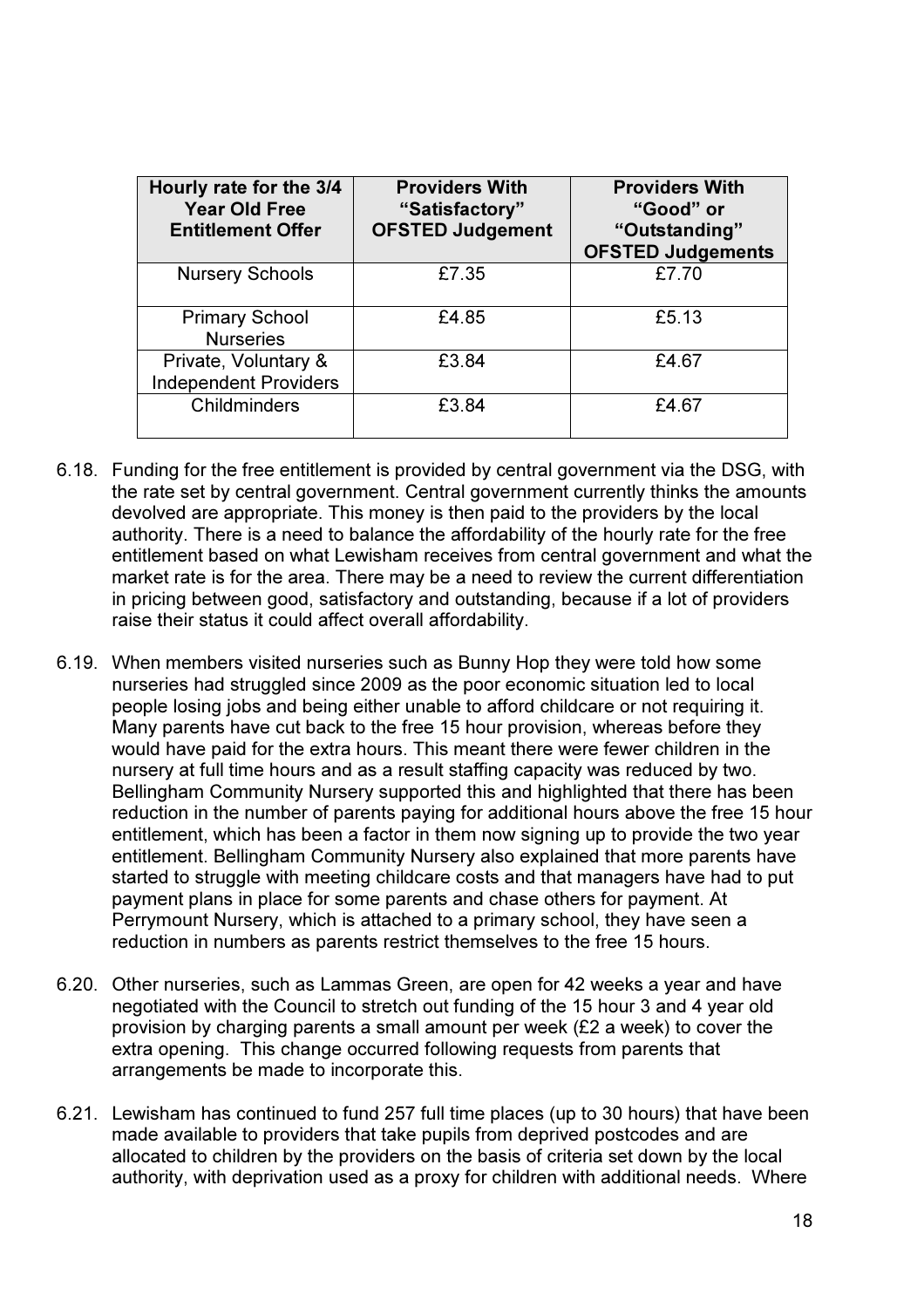possible full time places are only awarded to settings with 'good' or 'outstanding' OFSTED judgements. The current rates per hour are the same as provided to those children who have an entitlement to 15 hours. The estimated annual cost of this is £890,000 and is funded from the DSG. The visit to Chelwood Nursery School highlighted this, with over half the places at Chelwood filled with pupils funded in whole by the local authority, with many of the other places filled through the free 15 hours and only a handful of places paid for by parents. The introduction of fee paid places is recent for Chelwood as they have traditionally not had spare places.

6.22. The criteria used for funded places are designed to support providers to target disadvantaged children. Officers are reviewing the methodology for deciding on this funding, as the expansion of entitlement to 2 year olds means that there is a chance to examine how to better target provision towards those most in need. The previous approach was to fund full time places for those from deprived postcodes and was based on Super-Output Areas. The Council also has a "Priority Places Budget" within Children's Social Care to support placements on social care grounds which cannot be funded through the Free Entitlement Offer. In 2013/14 the budget is £97,000. In 2012/13, 22 children were supported in this way.

## Two year old entitlement

- 6.23. In order to be eligible to deliver the free two year old entitlement, the provider has to opt in to be included. Lewisham Council is currently working with providers to encourage them to offer two year old places. Visits to providers in the borough and information received by councillors highlighted a number of issues with the two year old free entitlement.
- 6.24. For nurseries such as Bunny Hop and Bellingham Community Nursery the 2 year old entitlement has opened up further opportunities as they have always taken in 2 year olds. Now that people can access the free provision they have seen an increase in the number of 2 year olds as eligibility letters are sent to parents.
- 6.25. Some nurseries had a small number of children as part of the 2 year old free provision offer. However nurseries that were spoken to as part of the review advised that this can cause problems in terms of staffing as 2 year olds are very young and require a different level of care from 3 and 4 year olds due to the different stage they are at in their development. It was felt that provision for under 3s could have more of a care focus rather than early years education which is what 3 and 4 year olds would require. This was backed up by evidence from other providers, such as at Perrymount, who felt that taking 2 year olds would be difficult to do and by Bellingham Community Nursery, who had found delivering the 2 year old entitlement added extra pressure on workers, especially if 2 year olds are all at the same age within their second year as a child who has just turned 2 has greater care needs than a child who is almost 3. Chelwood Nursery School doesn't provide for 2 year olds, although it does have 'rising 3s'. There isn't a separate rest space 2 year olds and the funding for the 2 year old entitlement is not high enough to cover the cost of staff at local authority pay and conditions level at Chelwood. Many providers highlighted that if the free entitlement started at 2 years 6 months this could make a difference as 'rising 3s' have much more similar needs to 3 and 4 year olds and would not require such a significant re-shaping of the services the providers offer.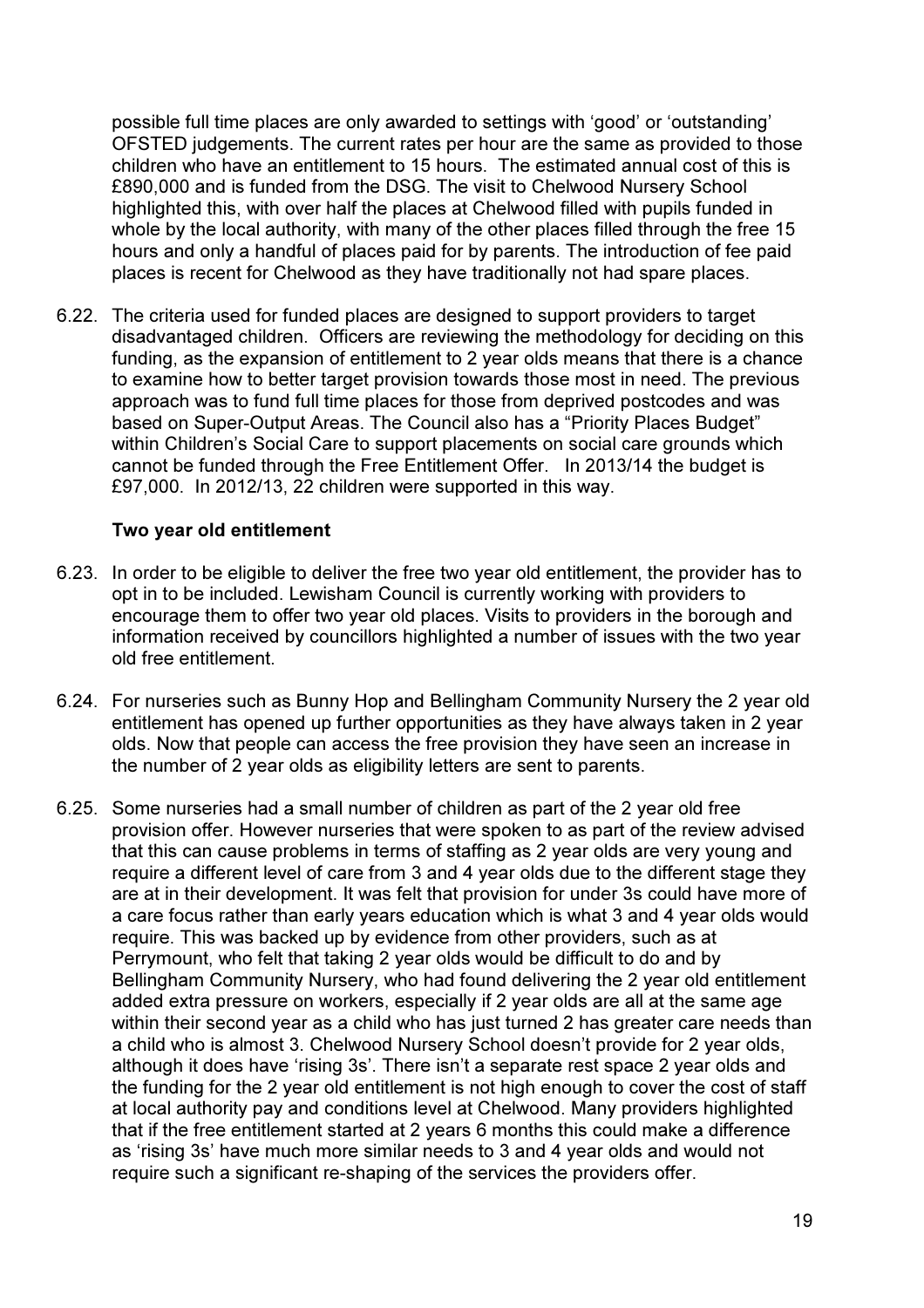- 6.26. Bellingham Community Nursery had found administering the 2 year old free entitlement difficult, particularly as they had been asked to take children before the funding was agreed. Bellingham Community Nursery highlighted an example where a child had been placed with them, then the funding had been withdrawn. This meant that unless some sort of solution was found the child would have to leave a setting the child had settled into or the nursery would be forced to take a loss against that child and miss out on another child that would attract funding or pay fees.
- 6.27. Officers advised that in Lewisham many child-minders don't want to provide the free entitlement and don't apply to be eligible. Officers explained that this is because childminders can often get a better income by going to the wider market. Also childminders often look after children for 30 to 40 hours a week so looking after a child for only 15 hours means they need to fill in gaps. There are currently only 9 childminders signed up, which is an issue as Lewisham is looking to expand provision for 2 year olds and officers are trying to encourage more child-minders to sign up. Evidence collected by the Committee found that many childminders either did not know about their eligibility to deliver the free 2 year old entitlement, thought they were not eligible to deliver it or decided it was not viable to deliver it. Very few of the childminders the Committee spoke with were delivering the free 2 year old entitlement. Those that were delivering it had found the paperwork and forms overly complicated for both parents and the provider (particularly highlighting the 'Income tax status questionnaire' form) and significantly added to their administrative burden. It was felt that the rates were quite low and that because it only covered 15 hours it was not an attractive offer from a business point of view. Additionally, while childminders generally received payment weekly, payments for the 2 year old entitlement were made termly and were paid 70% upfront with 30% at the end of the period, which could also be off-putting.
- 6.28. At Kilmorie Children's Centre the Committee found there was information readily available and prominently displayed for parents about the 2 year old entitlement offer. Staff there highlighted to the Committee that while they are required to monitor and track 2 year olds under the new provision (and have developed a system to do so) and report it to Ofsted, they were unclear if the Council has a centralised monitoring and tracking system. Staff advised that, anecdotally, it seems there are not enough available places to fulfil demand for the free 2 year old entitlement and that parents have reported ringing around many providers only to find that there are no available spaces. The ability to centrally monitor places available would be useful for directing parents to the correct places. This was supported by evidence from childminders, as those few eligible to provide the two year old entitlement received many calls from parents, despite having no spaces. It was thought that if it was possible to be able to easily and quickly put information on the Lewisham website about vacancies and availability this might provide better information for parents.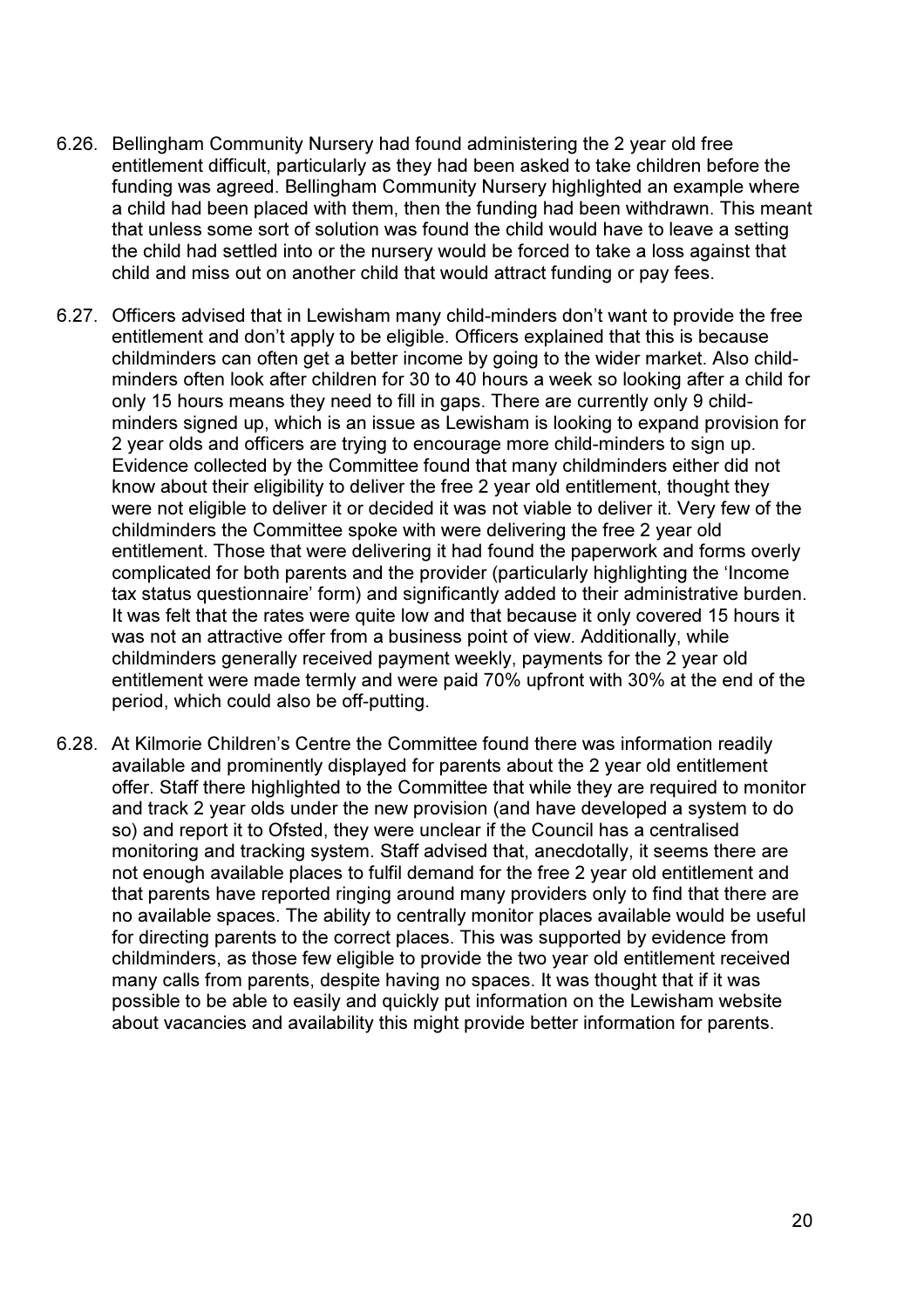#### Recommendations:

Flexible arrangements for the free 3 and 4 year old entitlement provision, including arrangements to extend provision to cover more weeks than the specified 38 weeks through fee top-up arrangements, should be explored.

The priority places budget supporting nursery placements on social care grounds should be maintained at its current level.

The sign up process for both parents and providers should be simplified in order to encourage further take up.

Regular monitoring of the availability of places should be carried out and publicised to provide up to date information about provision to parents. This should include information on the Lewisham website showing whether there are vacancies with specific providers.

The Mayor and Cabinet make representations to the government outlining some of the issues with the 2 year old free entitlement, including:

- The legislation has not been properly thought through, and is not having the intended impact.
- Providing care for 2 year olds in a setting designed for 3 and 4 year olds requires different skills from staff and facilities, which many providers are unable to provide without further assistance.
- The funding structure should be re-examined as the childcare market's response, especially from childminders, indicates that government funding is not in line with what the market requires.
- As low income families are being targeted for this provision it is unlikely in many cases that they will able to afford to pay for additional hours from providers, therefore providing less incentive for providers to offer the entitlement.
- All childminders should have DBS checks carried out every 3 years.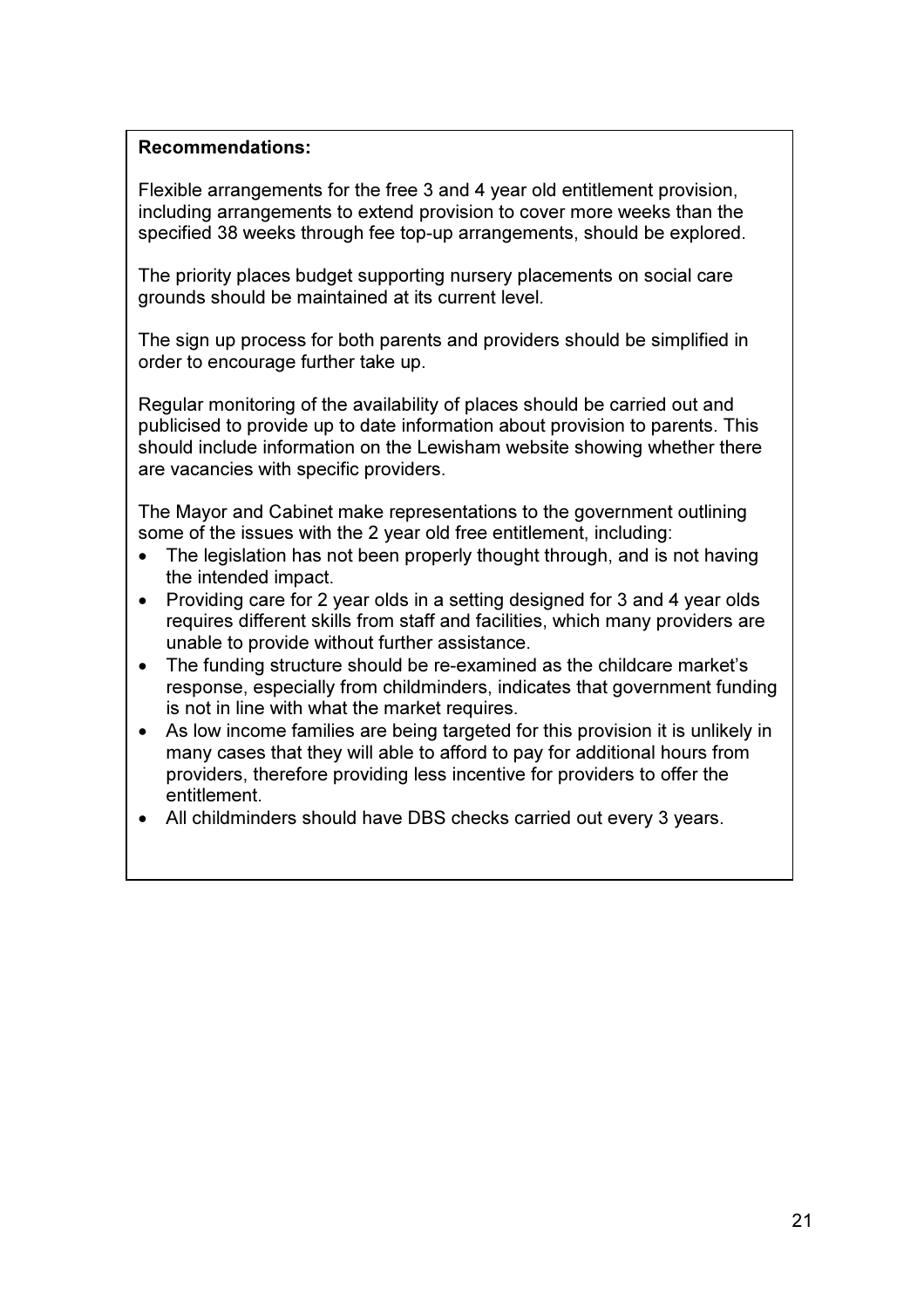## 7. Quality

## Early Years Foundation Stage

- 7.1. The Early Years Foundation Stage (EYFS) statutory framework sets the standards that all early years providers must meet to ensure that children learn and develop well and are kept healthy and safe. It promotes teaching and learning to ensure children's 'school readiness' and gives children the broad range of knowledge and skills that provide the right foundation for good future progress through school and life. As mentioned previously, the EYFS Statutory Framework underwent a review in 2010 and changes to the framework came into force in September 2012. The EYFS specifies requirements for learning and development and for safeguarding children and promoting their welfare. The learning and development requirements for 2014  $cover: ^{11}$ 
	- The prime areas of learning:
		- $\circ$  communication and language
		- o physical development
		- o personal, social and emotional development
	- The specific areas of learning:
		- o literacy
		- o mathematics
		- o understanding the world
		- o expressive arts and design
	- Characteristics of effective learning:
		- o playing and exploring
		- o active learning
		- $\circ$  creating and thinking critically
- 7.2. Because the quality of early years provision has a significant influence on outcomes for children, the EYFS stresses the need for high quality qualifications and well trained staff that will be able to offer better support for young children. There are qualification requirements in the EYFS and these requirements are regulated by Ofsted. In group settings the following is required:
	- the manager must hold a full and relevant level 3 qualification and at least half of all other staff must hold at least a full and relevant level 2 qualification.
	- for children aged two and under at least one member of staff must hold a full and relevant level 3 qualification and at least half of all other staff must hold a full and relevant level 2 qualification
	- for children aged three and over in a registered early year provision, where a qualified teacher is working directly with the children, at least one other member of staff must hold a full and relevant level 3 qualification.
- 7.3. Childminders must have completed a local authority approved training course which helps them understand and implement the EYFS before they can register with Ofsted. At least one person must be on the premises at all times with a current paediatric first aid certificate and must accompany children on outings.

 $\overline{1}$ <sup>11</sup> Early Years Foundation Stage Profile Handbook 2014, Standards and Testing Agency, 2014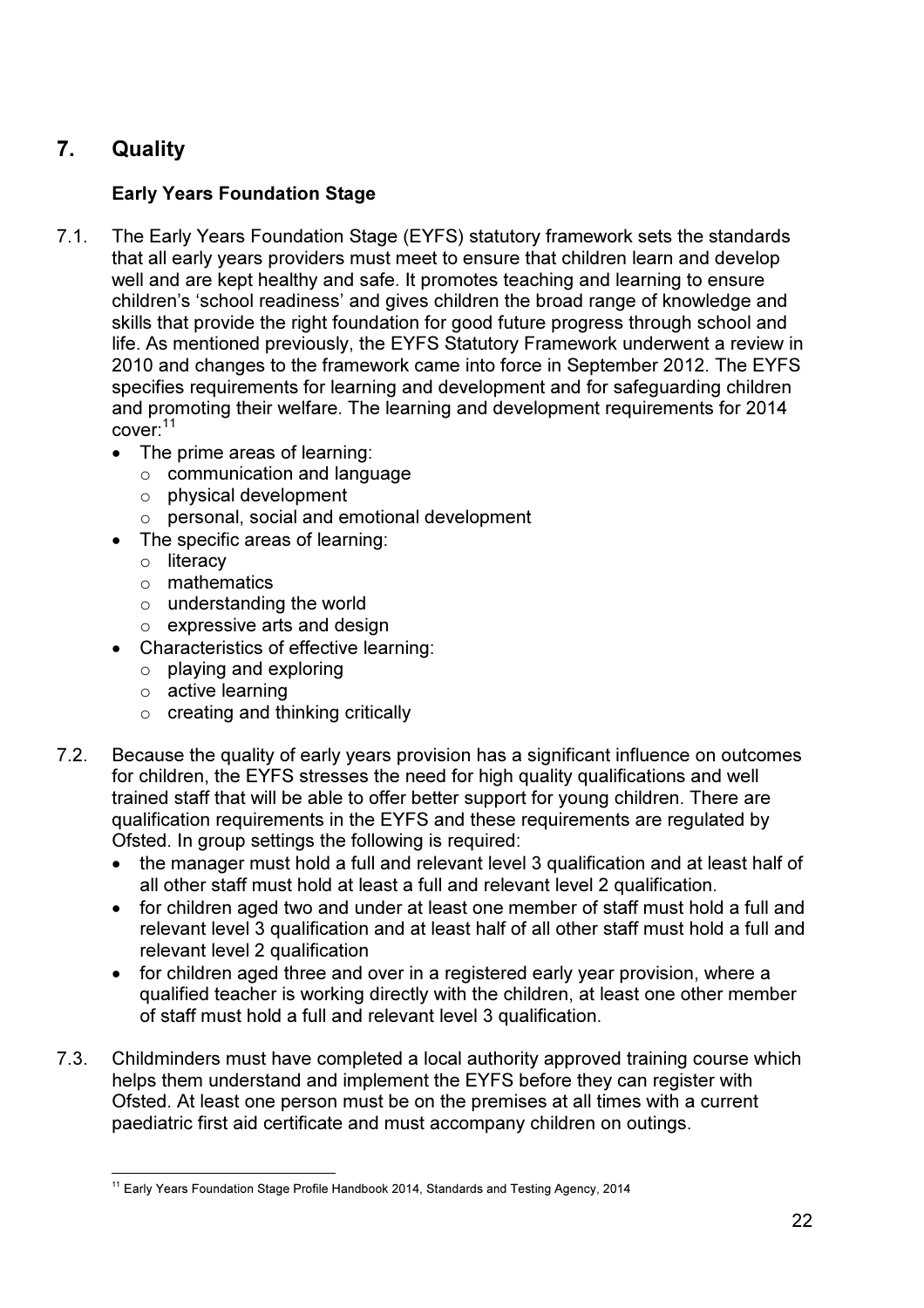7.4. For after school clubs one member of staff must hold a full and relevant level 3 qualification and at least half of all other staff must hold a full and relevant level 2 qualification. For schools at least one member of staff must be a qualified teacher and at least one other member of staff must hold a full and relevant level 3 qualification.

## The role of Ofsted in regulating quality

- 7.5. Ofsted (the Office for Standards in Education, Children's Services and Skills) inspects and regulates services which care for children and young people, and those providing education and skills for learners of all ages. As such they carry out hundreds of inspections and regulatory visits throughout England and play an important part in the monitoring and regulation of childcare providers. It is the role of Ofsted to register and inspect all childcare providers including:
	- nurseries in schools
	- nursery schools
	- childminders
	- nurseries
	- pre schools/playgroups
	- breakfast, after school and holiday clubs
	- registered crèches.
- 7.6. Before September 2008, settings could offer childcare and/or education. Some settings only offered childcare (and did not provide the 12.5 hours free entitlement of early education). These settings were inspected by Ofsted against the Childcare Standards only. Other settings offered both childcare and education (providing the 12.5 hours of free early education) and these settings were inspected against the Childcare Standards and Education.
- 7.7. When the Early Years Foundation Stage was introduced in September 2008 it became mandatory that all schools and early years providers in Ofsted registered settings followed the Welfare Requirements and the Learning and Development Requirements. In order for settings to be registered and to remain registered, they must comply with the requirements as set out in the EYFS.
- 7.8. Childcare providers are checked once by Ofsted before they are registered, and then inspected to ensure that they maintain their standards. Providers are inspected on a four year cycle unless they are judged to require improvement or to be inadequate. Other triggers for inspections include complaints or a change of manager.
- 7.9. Prior to September 2012, schools were given a separate EYFS grade on the same basis as other providers. Since September 2012, inspection of the EYFS forms a part of the whole school inspection and there are no separate judgements of the phases. Judgements are now of all phases and works so that the weakest phase determines the judgement. $12$

 $\overline{1}$ <sup>12</sup> Evaluation schedule for inspections of registered early years provision, Ofsted, September 2012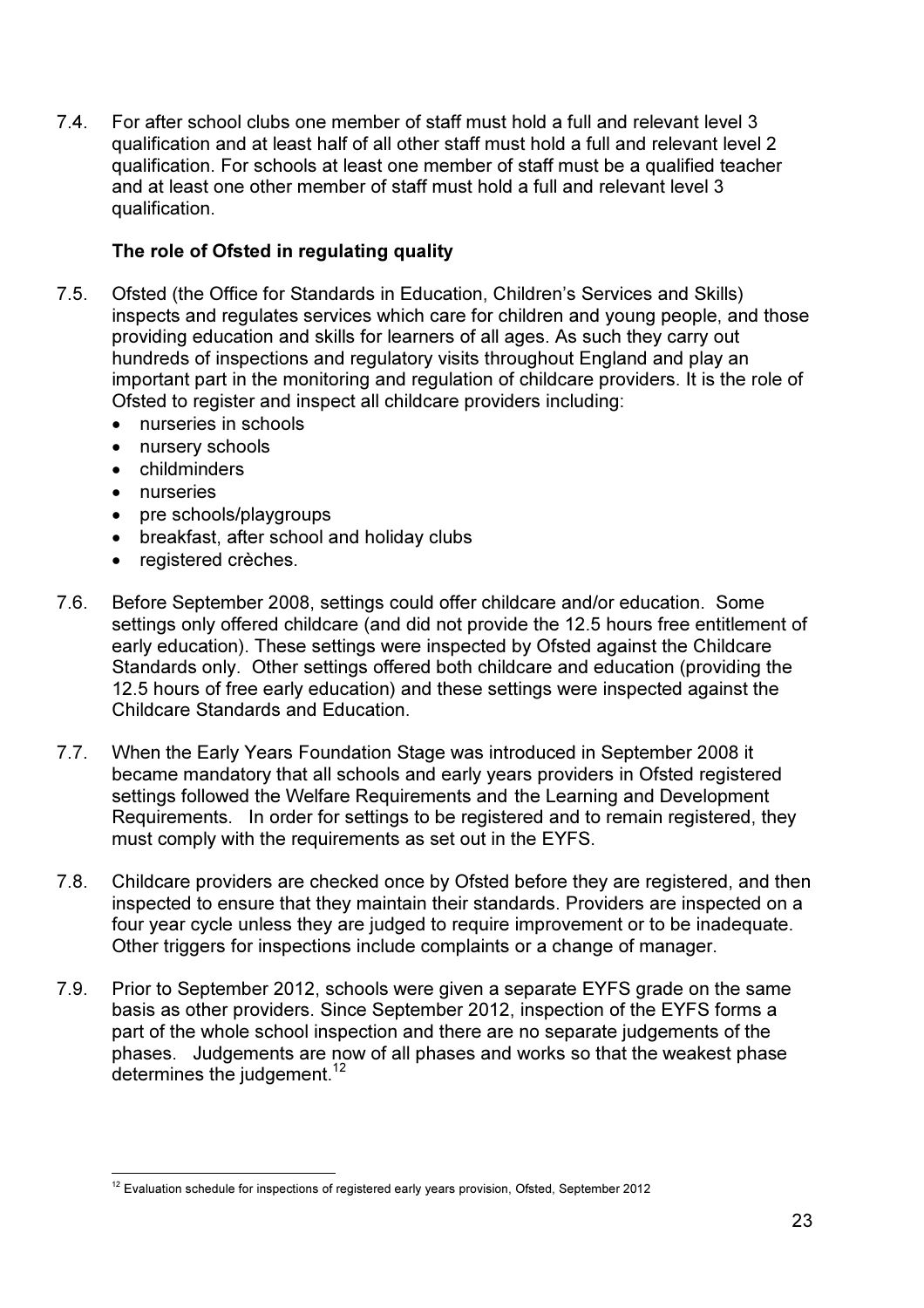- 7.10. All childminders must be registered with Ofsted in order to be eligible to provide childcare. While meeting with childminders the Committee was informed that there are a number of unregistered childminders operating in the borough.
- 7.11. Ofsted also has a separate inspection framework for the inspection of Children's Centres focusing mainly on their targeted work with children and families.
- 7.12. Officers noted that parents' awareness of Ofsted judgements may not necessarily influence their choices for nursery provision or child minder. Parents build up relationships with nurseries and schools and a poor Ofsted report will not necessarily put them off. During visits providers noted that changes to Ofsted inspection requirements has resulted in increased administrative pressures so they can comply with Ofsted regulations.

## Quality of provision within Lewisham

7.13. The table below shows Ofsted inspection grades across the sector. Not all providers are included as some are yet to be inspected.<sup>13</sup>

| Type of provider                                                    | Number of<br>settings | $%$ of<br>Outstanding | % of Good    | $%$ of<br>Satisfactory/<br><b>Requires</b><br>Improvement | $%$ of<br>Inadequate |
|---------------------------------------------------------------------|-----------------------|-----------------------|--------------|-----------------------------------------------------------|----------------------|
| Schools with<br>nurseries<br>(pre 2012 inclusive<br>judgements)     | 45                    |                       |              |                                                           |                      |
| Schools with                                                        | 11                    | 28%                   | 60%          | 12%                                                       | 0%                   |
| nurseries<br>(post 2012 ie whole<br>school inclusive<br>judgements) |                       | (18%)                 | (56%)        | (23%)                                                     | (3%)                 |
| <b>Nursery</b>                                                      | $\overline{2}$        | 50%                   | 50%          | $0\%$                                                     | 0%                   |
| schools                                                             |                       | (53%)                 | (40%)        | (4%)                                                      | $(0\%)$              |
| Private,                                                            | 114                   | 16%                   | 59%          | 23%                                                       | 3%                   |
| Voluntary and                                                       |                       | (29%)                 | (53%)        | (18%)                                                     | (3%)                 |
| Independent                                                         |                       |                       |              |                                                           |                      |
| Providers                                                           |                       |                       |              |                                                           |                      |
| <b>Childminders</b>                                                 | 455                   | 8%                    | 53%          | 25%                                                       | 1%                   |
|                                                                     |                       | (10%)                 | (62%)<br>n – | (27%)                                                     | (1%)                 |

\* National figures are in brackets as at 3rd December 2012

- 7.14. As can be seen, the percentage of good or better providers are above the national rate for schools with nurseries and just below for PVIs and childminders. Officers have incentivised good and outstanding providers by paying higher rates, however from September it will be possible to use satisfactory providers, which could create more providers for free entitlement places.
- 7.15. There is a statutory requirement that there are established working practices and linkages between providers and the next stage of education. Within Lewisham there

 $\overline{a}$ <sup>13</sup> Nursery Education and Childcare Review – Evidence session report, Children and Young People Select Committee, 2 July 2013.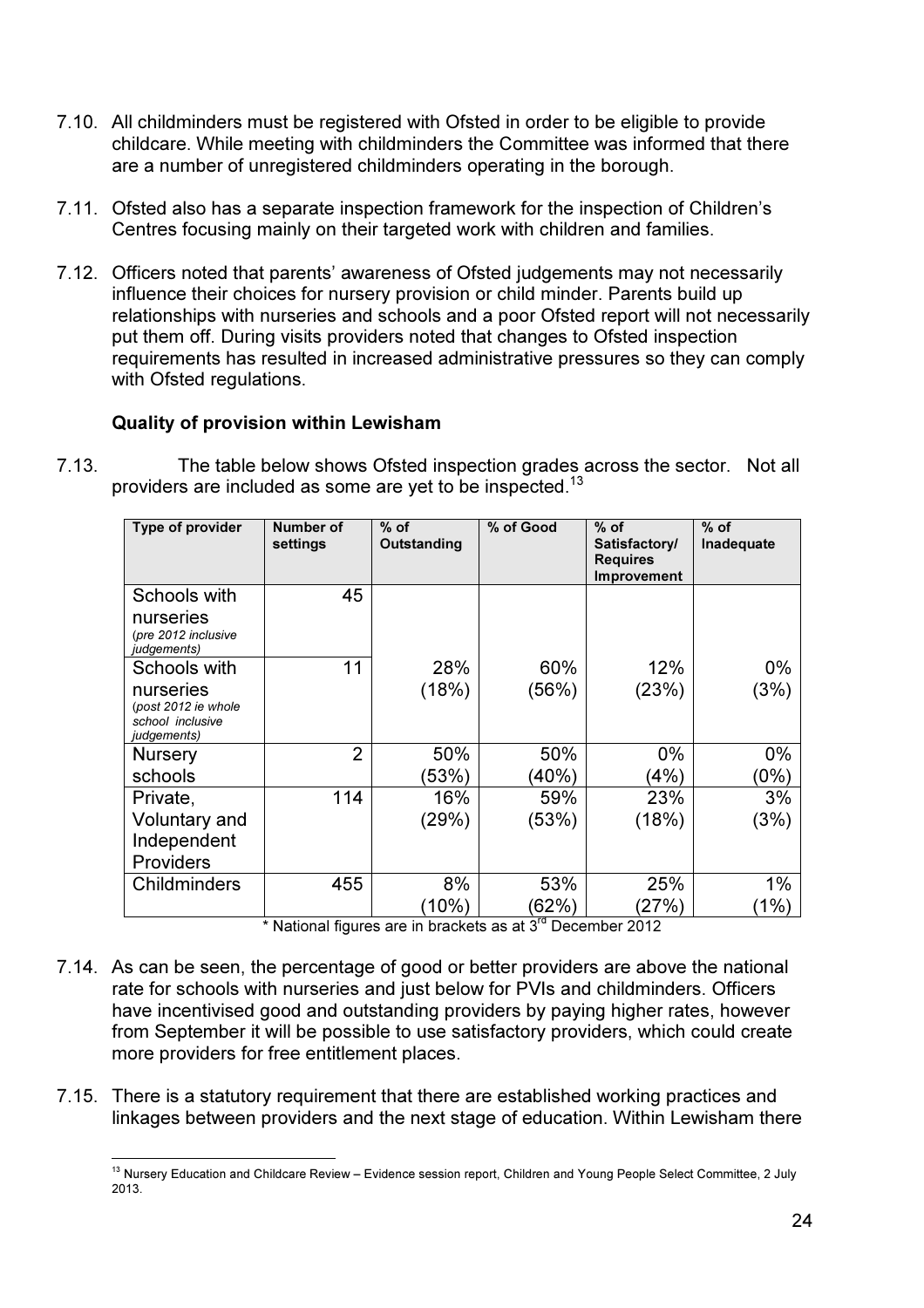operates a model of feeder schools from primary to secondary and from nurseries (including PVIs) to primary schools.

- 7.16. During visits to providers Chelwood Nursery School explained that they have good links and partnerships with other institutions, including Goldsmiths University, local primary schools, Drumbeat School and local childminders and childminding groups. They are part of the South Thames Early Education Partnership with another 5 providers. Providers such as Bellingham Community Nursery, Lammas Green Pre-School and Bunny Hop Nursery felt that the relationships with local primary schools were generally good, while Perrymount Nursery felt that these could be better with scope for more visits and more in-depth conversations about the child before they join the school.
- 7.17. Ofsted identified that the relationship with child-minders has to develop to fulfil the requirements. This was supported by evidence from childminders themselves, who felt that they could be left out of conversations with schools when a child joined the school. Childminders identified that there could be better working with schools in order to encourage linking up with childminders, especially around the potential for 'wrap-around' care provision, although childminders were hesitant to support the idea of school-run childminder agencies. They also felt that more information could be provided about local childminders to parents by schools, highlighting the frequent availability of information about after-school clubs and nurseries, but often very little about childminders. They generally found that information supplied varied from school to school and were not consistent.
- 7.18. Officers emphasised that the Council does not carry out quality inspections themselves and that Ofsted are the arbiters of the quality of provision. Officers collect evidence to see what support providers need in order to improve provision and have an understanding and knowledge of what quality is and if it is being provided, but do not provide any official quality judgement. If a childcare provider was given a 'required to improve' grade by Ofsted it would not be possible for the local authority to prevent that provider taking in more children as they are private businesses and can look after children if parents are willing to send them there.
- 7.19. Visits to providers and evidence supplied by providers to the Committee highlighted that staff generally have high levels of relevant qualifications, with most staff having level 3 NVQ qualifications or working towards them. Staff at nurseries attached to a school or dedicated nursery schools had direct access to qualified teachers. Many nurseries have information about their staff and qualifications readily available to parents either through information sheets or on their websites.
- 7.20. Some nurseries, such as Bunny Hop, Chelwood Nursery School and Lammas Green Pre-School, have also take on apprentices, although Lammas Green emphasised the difficulty they had in getting the funding for this paid to them. Chelwood also have 3 PGCE students from Goldsmiths University undertaking placements with them and have parent volunteers as well.
- 7.21. In addition, many staff have additional training to further develop their skills, such as Makaton and BSL training to help with communication. Providers emphasised the safeguarding training that their staff had undertaken as well as specialist training for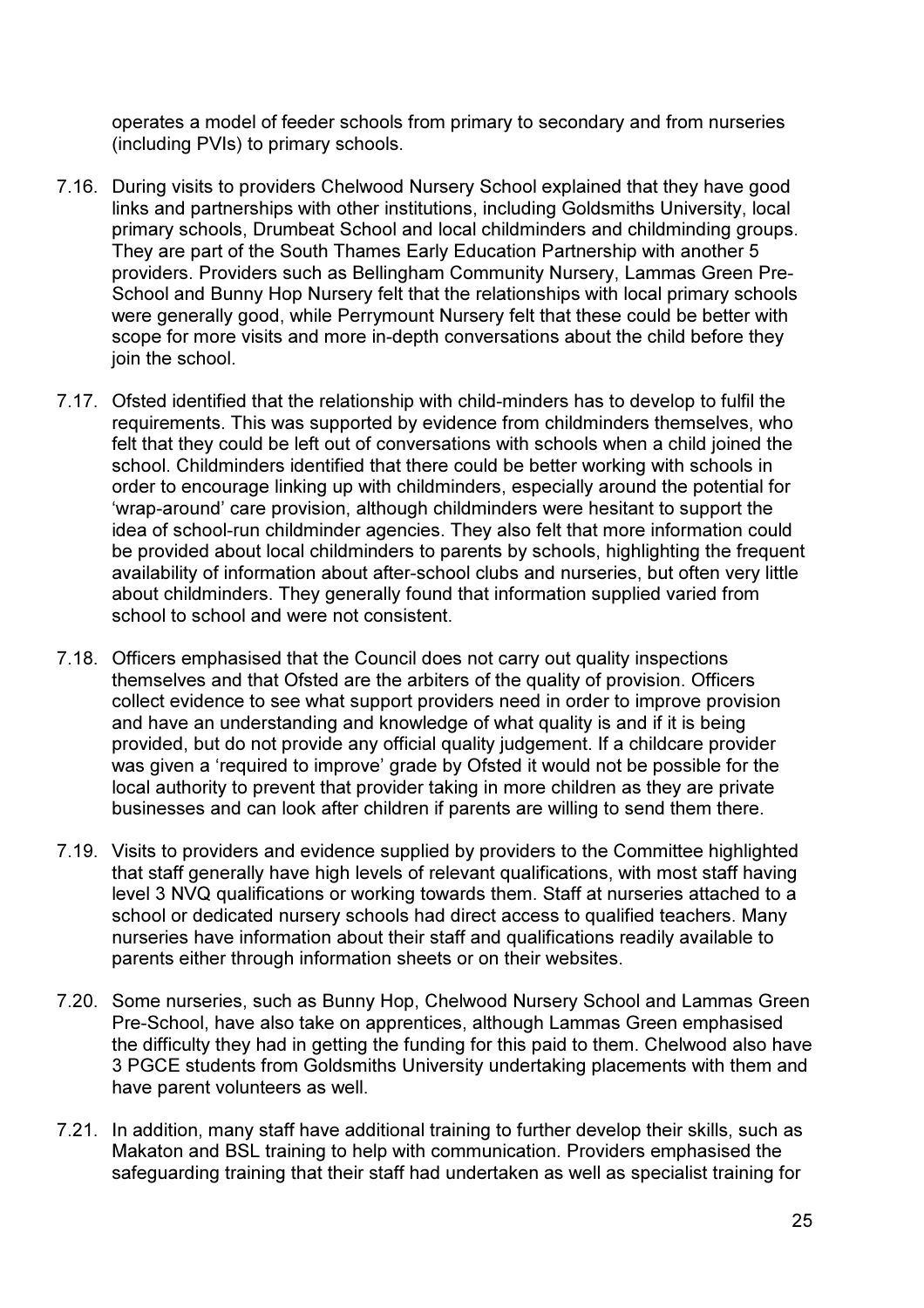particular needs. For example, visits to providers showed staff with specialisms in working with children with additional needs and others with specialist training in dealing with boys, especially transition stages for boys. Many nurseries have bilingual staff, and a number of nurseries visited highlighted the value in having a Polish speaker which allows these children to have a space where they feel comfortable talking in their first language.

- 7.22. The childminders at the Kilmorie Childrens Centre and the Lewisham Childiminding Association (LCA) were mostly qualified up to level 3 NVQ, with those at level 2 taking courses for level 3 as this will be a requirement in 2015. The LCA seeks out training for its members from other childcare experts and operates mentoring and peer support programmes to develop and share skills and knowledge.
- 7.23. Training was previously funded by the local authority, however childcare providers are now required to fund training themselves. Nurseries such as Lammas Green Pre-School emphasised that this has added an extra cost pressure for the business and that supporting higher level qualifications such as university level education is now even more difficult to provide for employees.
- 7.24. While visiting Perrymount Nursery, Committee members had the chance to speak to a reception teacher about children coming from different settings into reception. The reception teacher highlighted that those coming from nurseries are generally more settled, especially if they come directly from Perrymount nursery as the children are familiar with the setting and relationships with parents have been established. New children who have had no pre-school experience will vary depending on the child and the family. Some may not yet be ready and this can show in their academic work. However the reception teacher stressed that the social aspect is not an issue and that by the time the children enter Year 1 a teacher would not be able to differentiate between a child who had attended an early years setting and those that had not.

#### Support for childcare providers from Lewisham Council

- 7.25. Lewisham has an Early Years Improvement Team (EYIT), whose role is to improve provision of all early years providers within Lewisham. The team mirrors the practice of the school improvement team through monitoring, challenging, supporting and intervention. This is delivered through training and advice for registered early vears providers and the use of a self-evaluation process with the providers to develop the overall impact of leadership and management which enables sustainable improvements.
- 7.26. The EYIT is the main support to help ensure all providers interpret and carry out the EYFS statutory requirements. With the revised EYFS and the changes this year, the focus has been on the implementation of the revised EYFS. This has included developing, planning, assessment and tracking systems as well as moderating providers on making judgements on the EYFS Profile to ensure these are accurate across Lewisham and in line with national expectations.
- 7.27. The team works with providers to ensure they can provide the free entitlement of 15 hours for all 3 and 4 year old children and for targeted 2 year old children. Currently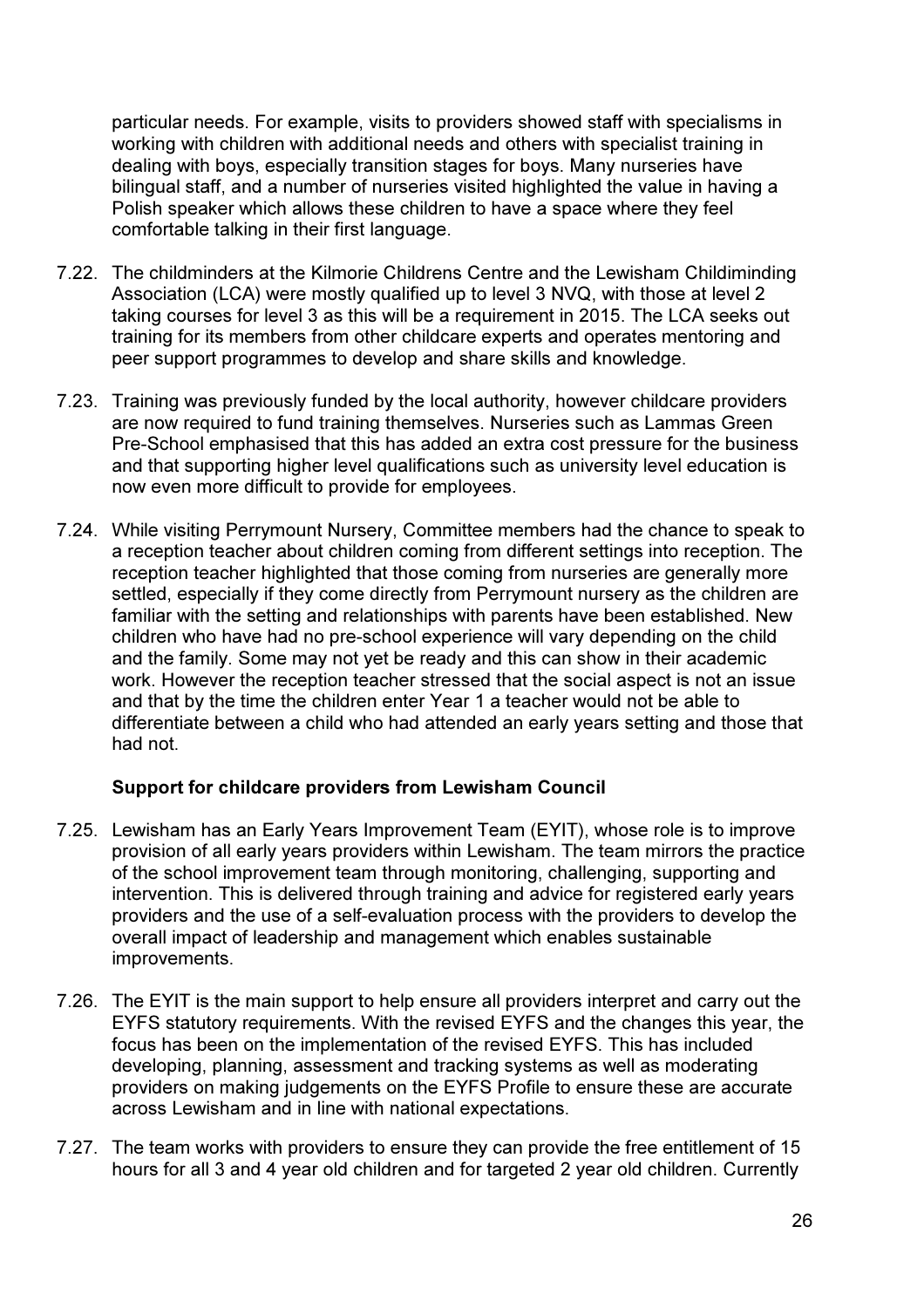they are liaising with other services to ensure the Local Authority meets the number of places for 2 year olds which is due to come on line in September. There is a particular focus on working with providers to improve the quality of the provision in order to raise attainment and to narrow the gap of under achievement. There is also a key focus on school readiness, improved parenting and prevention of escalation to other services in line with our Targeted Early Years services through Children Centres.

- 7.28. The team offers a training programme for schools, private, voluntary and independent settings and childminders on all aspects of the Early Years Foundation Stage. Before 2012 support and free or subsidised training was available from the Council, however since 2012, childcare providers pay for any training and development work that is given, as this is offered as a traded service. This includes training and support for managers/owners of registered early years providers practitioners to support in the development of high quality provision and to challenge leadership through the development of self-evaluation and leadership skills. The Service Level Agreement is offered to providers at a fixed cost and there is an additional charge for all training. 90% of settings subscribe to the Early Years Improvement Team's Service Level Agreement and attend training provided by the team. 40% of childminders have bought into training provided by the EYIT. Information supplied by childminders found that many of them feel the SLAs do not offer good value.
- 7.29. The EYIT provides targeted support, which includes visits to those childminders where there are concerns, complaints or where a childminder has received an inadequate judgement from Ofsted. Childminders generally felt that they were not supported by the local authority and that this was a result of their status not being as high as those providers who are regarded as more 'formal', such as nurseries and schools. Because of the increase in targeted services aimed at disadvantaged families and the relative reduction in more universal services, childminders felt that they were not able to access support that they were once able to and that some of the balance between the two types of provision had shifted. Childmnders highlighted the support that was once on offer from the Council, such as a childminders network with co-ordinators employed by the Council. The group at Kilmorie Children's Centre stressed the importance of meeting up and sharing information and practice among childminders to improve knowledge and skills
- 7.30. The EYIT also provides targeted support to those new settings prior to their first Ofsted inspection and those settings who are Inadequate or Satisfactory or where there are concerns.
- 7.31. The EYIT works with a wide range of partners to ensure a joined up approach across other services with Children's Centres as key partners. This promotes development work to create a seamless process for families. SEN links have become part of the team's remit and work is carried out with Educational Psychologists to ensure that they are developing the work done by practitioners in the support of children with SEN. The team liaises with health and social care to support providers to ensure that their child protection procedures are effective and to support children's health and safety. The EYIT also liaise with the Healthy Child's Programme Board to ensure it influences future practice of health visitors, including the two year old check and the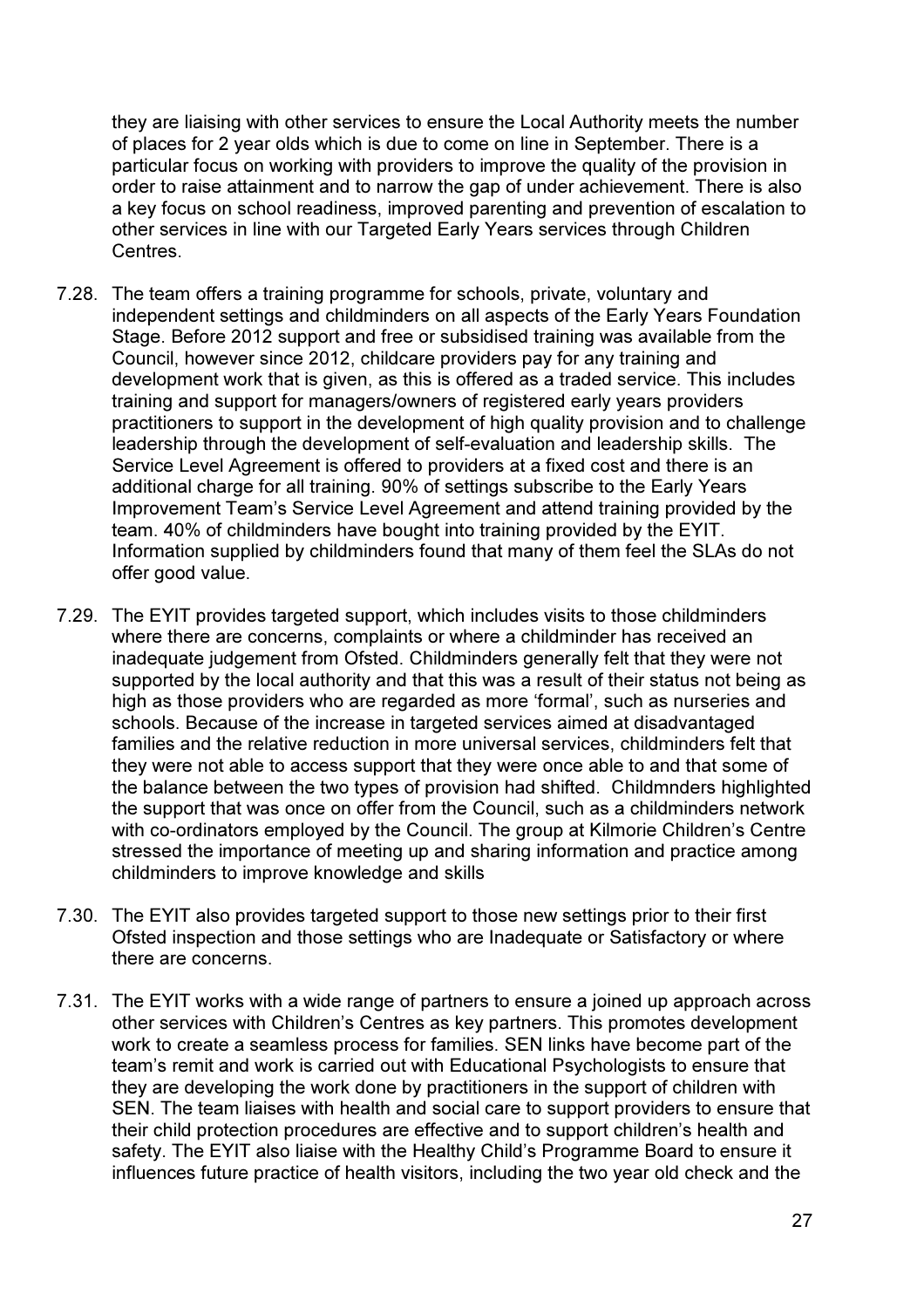wider context of health work. In addition the team supports providers to develop their links with other providers to ensure that effective transitions are in place.

- 7.32. Previous support and funding from the local authority has helped improve provision in the borough. Bunny Hop Nursery emphasised that early years funding had helped the nursery to put up a sign outside the nursery, develop flyers and provide uniform for staff, which has been a catalyst for the business to pick up. Funding enabled the nursery to replace the flooring, which had not been carried out by the landlord and had been identified previously as an issue by Ofsted. Early Years Funding from the council allowed Lammas Green to build a canopy over part of the outside play area and install safety flooring as well as put in cupboards for storage inside.
- 7.33. Despite support on offer from the EYIT, some nurseries have experienced difficult relationships with other areas of the Council. Bunny Hop Nursery has had problems with the council as a landlord (Bunny Hop rents their premises from the Council), including issues with heating and hot water maintenance, the lack of a thermostat and other users of the premises. There are also concerns over the standard of decoration. Bellingham Community Nursery had also experienced problems with the Council as landlord as they share a building that is owned by the Council. Specific concerns included the new lease and increased cost associated with it that had resulted in legal action. This has placed large demands on the directors and staff that have had to dedicate a lot of time and effort to this issue.
- 7.34. The manager at Lammas Green Pre-School highlighted to the Committee that as practitioners gained more qualifications and knowledge, there was potential for them to have an increased role in terms of early intervention. This could ease pressure on social workers who deal with the more urgent and pressing cases which need immediate and possibly more serious intervention.
- 7.35. Information about registered childcare providers is also available on the Lewisham website.

## Safeguarding

- 7.36. The Lewisham Children and Young People's Plan sets out that safeguarding children is everyone's responsibility and that it is vital that partners across all agencies who work with children, young people and families in Lewisham work together to ensure that children and young people are safeguarded and achieve good outcomes. Every child has the right to live in a safe and secure environment, free from abuse, neglect and harm.<sup>14</sup>
- 7.37. The Lewisham Safeguarding Children Board (LSCB) is a partnership between all agencies, organisations and services in Lewisham with responsibility for safeguarding and promoting the welfare of children. The board is made up of representatives from the agencies and bodies that have regular contact with children or responsibility for services to them in the local area. This includes children's social care, police, education, early years and Sure Start, health services, youth offending teams and probation services.

 $\overline{1}$ <sup>14</sup> Lewisham Children and Young People's Plan 2012-15,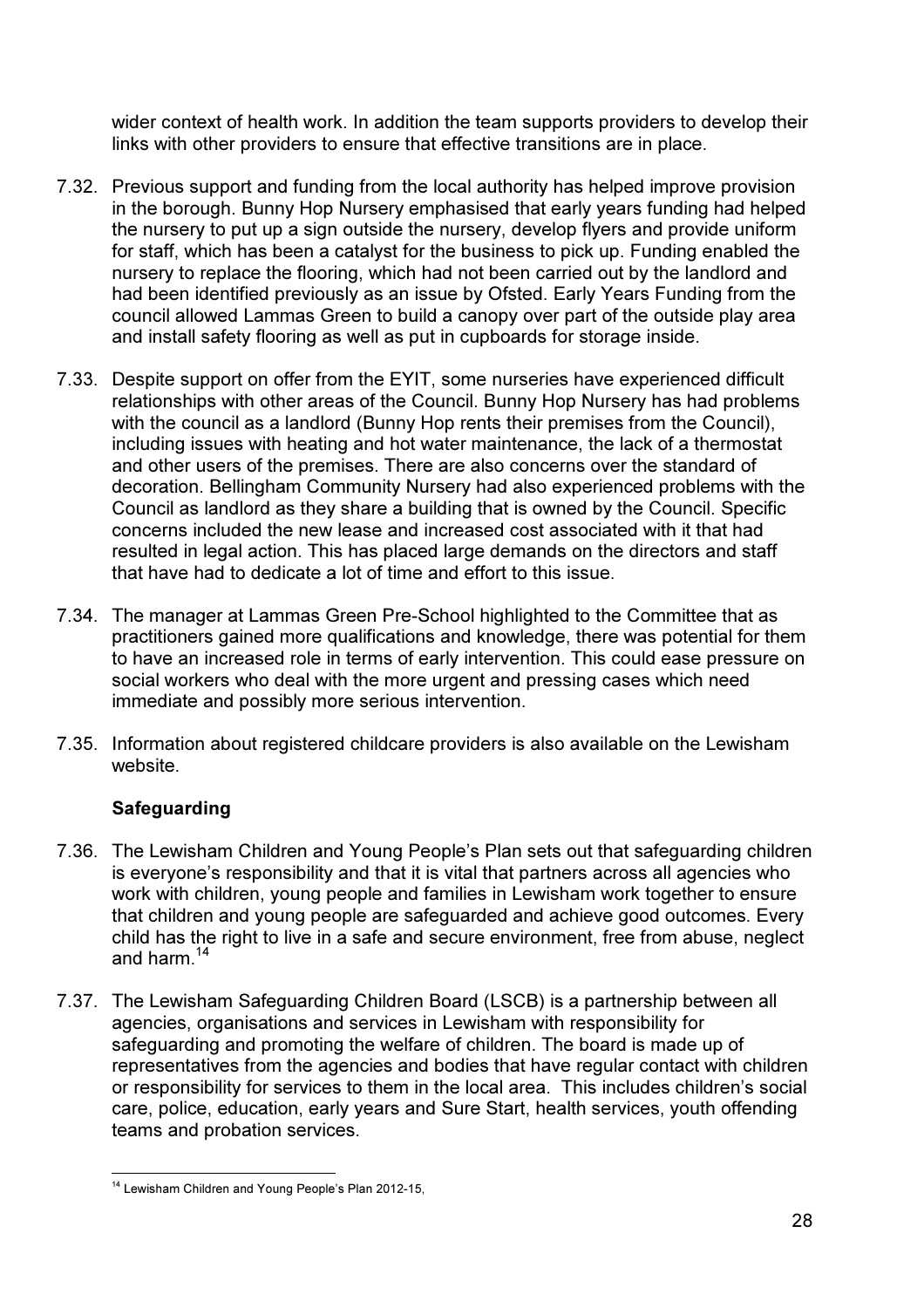- 7.38. During additional evidence gathering from childcare providers it was stressed that all staff have safeguarding training and that the providers' safeguarding responsibilities are taken seriously. Providers were aware of the importance of not providing services in a vacuum, and that they should be aware of how and when to refer on to Team Around the Child (TAC) or Children's Centres. Practices highlighted included cause for concern log where any incidents/causes for concern are registered, reporting to management who can then look across previous incidents and decide whether this should be reported as a safeguarding concern. Linkages into Children's Social Care, Children's Centres and into TAC/TAF are also present. Lammas Green Pre-School submit around 6 CAF forms a year, while staff at Chelwood Nursery School participates regularly in TAC and TAF meetings with other support staff.
- 7.39. Childminders highlighted that while they have few incidences of safeguarding concerns, their perception is that when they do need to report something they can sometimes have difficulties. Childminders felt that they may not be seen as important by social workers and related one experience where concerns raised by a childminder were not addressed until a school also reported concerns. Childminders felt that improved knowledge of the role and professionalism of childminders among social workers could help with this, as could improved links between childminders and social workers, particularly around the sharing of information. While childminders can access the online training offered by the LSCB, this can be basic and not advanced enough for people who are qualified early years practitioners. Better safeguarding support for childminders would also help and it was felt that national guidance on the level of safeguarding training needed would be a solution. In addition, childminders highlighted that they are not subject to regular 3 year DBS checks.

#### Recommendations:

Children's Social Care should further improve links with early years providers, with attention paid to childminders to address perceptions.

Officers should explore the possibility of increasing the role of early years practitioners in early intervention work to potentially reduce the escalation of cases to social care practitioners.

Schools and nurseries should be encouraged to work with childminders in order to provide wraparound care for younger pupils.

Schools should be encouraged to improve their relationships with nursery and childcare providers in their local area to support transitions from pre-school settings to the reception stage.

Nursery and childcare providers should also be encouraged to improve their relationships with schools in their local area to support transitions from preschool settings to the reception stage.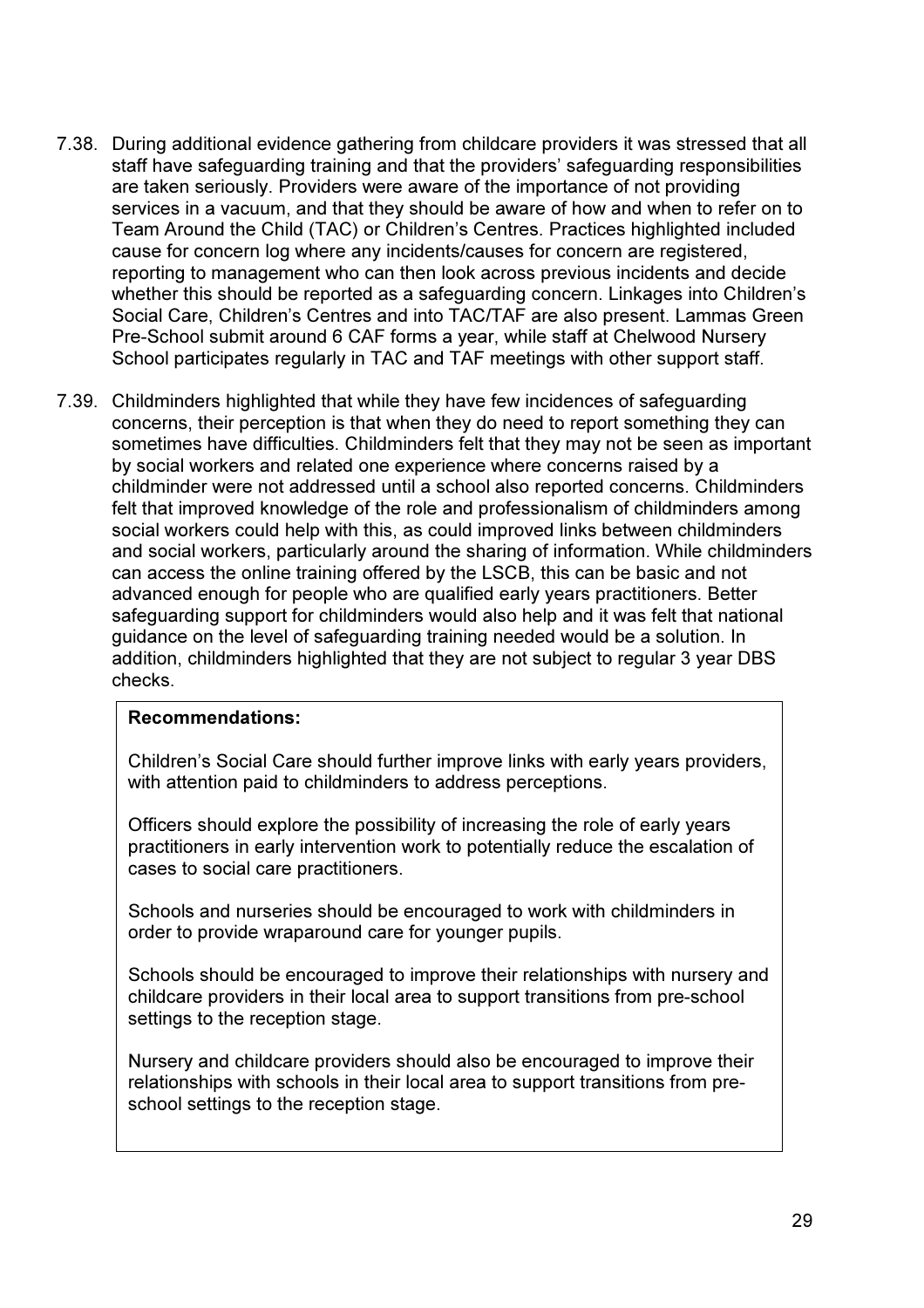## 8. Availability and accessibility

## Demand for childcare

- 8.1. Demand for childcare places will depend on necessity, affordability, locality, quality of childcare provision and parental preference of whether or not to use a childcare setting, childminder or school.
- 8.2. Working parents or full time student parents with children under the age of 5 will mainly require full day care and would therefore use PVI full day care nursery settings and childminders who can offer up to 10 hours per day of childcare. Schools will offer five sessional three hours per day between 9 a.m. and 3 p.m. for nursery provision which is not suitable for parents that require longer hours unless they can access wraparound services.
- 8.3. The PVI Nurseries provide some early education and childcare over an extended day 8 a.m. to 6 p.m. usually full time but including half day sessions. There are 58 school nursery classes where provision is usually offered in either a morning or afternoon session. Childminders provide a range of hours support as agreed with parents.
- 8.4. The Childcare Sufficiency Assessment (CSA) carried out by Lewisham Council in October 2012 identified that 42% of parent/carers with children under the age 5 did not take up any childcare. The table below identifies the number of childcare places for under 5s in each area as well as and the number of vacancies. The table also shows that there are a number of vacant childcare places totalling 13% vacancies across Lewisham.<sup>15</sup>

| Demand for childcare places in Lewisham                                                                                    |                                  |      |        |        |        |  |
|----------------------------------------------------------------------------------------------------------------------------|----------------------------------|------|--------|--------|--------|--|
|                                                                                                                            | -ewisham <b>IArea</b> 1<br>Total |      | Area 2 | Area 3 | Area 4 |  |
| Number of childcare<br>places                                                                                              | 9314                             | 2210 | 2865   | 2070   | 2169   |  |
| Number of<br>vacancies                                                                                                     | 1205                             | 291  | 341    | 316    | 257    |  |
| <b>Vacancies as</b><br>percentage                                                                                          | 13%                              | 13%  | 12%    | 15%    | 12%    |  |
| Area 1 comprises the following wards: Brockley, Evelyn, New Cross and<br>Telegraph Hill.                                   |                                  |      |        |        |        |  |
| Area 2 comprises the following wards: Blackheath, Crofton Park, Ladywell,<br>Lee Green, Lewisham Central and Rushey Green. |                                  |      |        |        |        |  |
| Area 3 comprises the following wards: Catford South, Downham, Grove Park<br>land Whitefoot.                                |                                  |      |        |        |        |  |
| Area 4 comprises the following wards: Bellingham, Forest Hill, Perry Vale and<br>Sydenham.                                 |                                  |      |        |        |        |  |

 $\overline{1}$ <sup>15</sup> Lewisham Childcare sufficiency assessment, London Borough of Lewisham, October 2012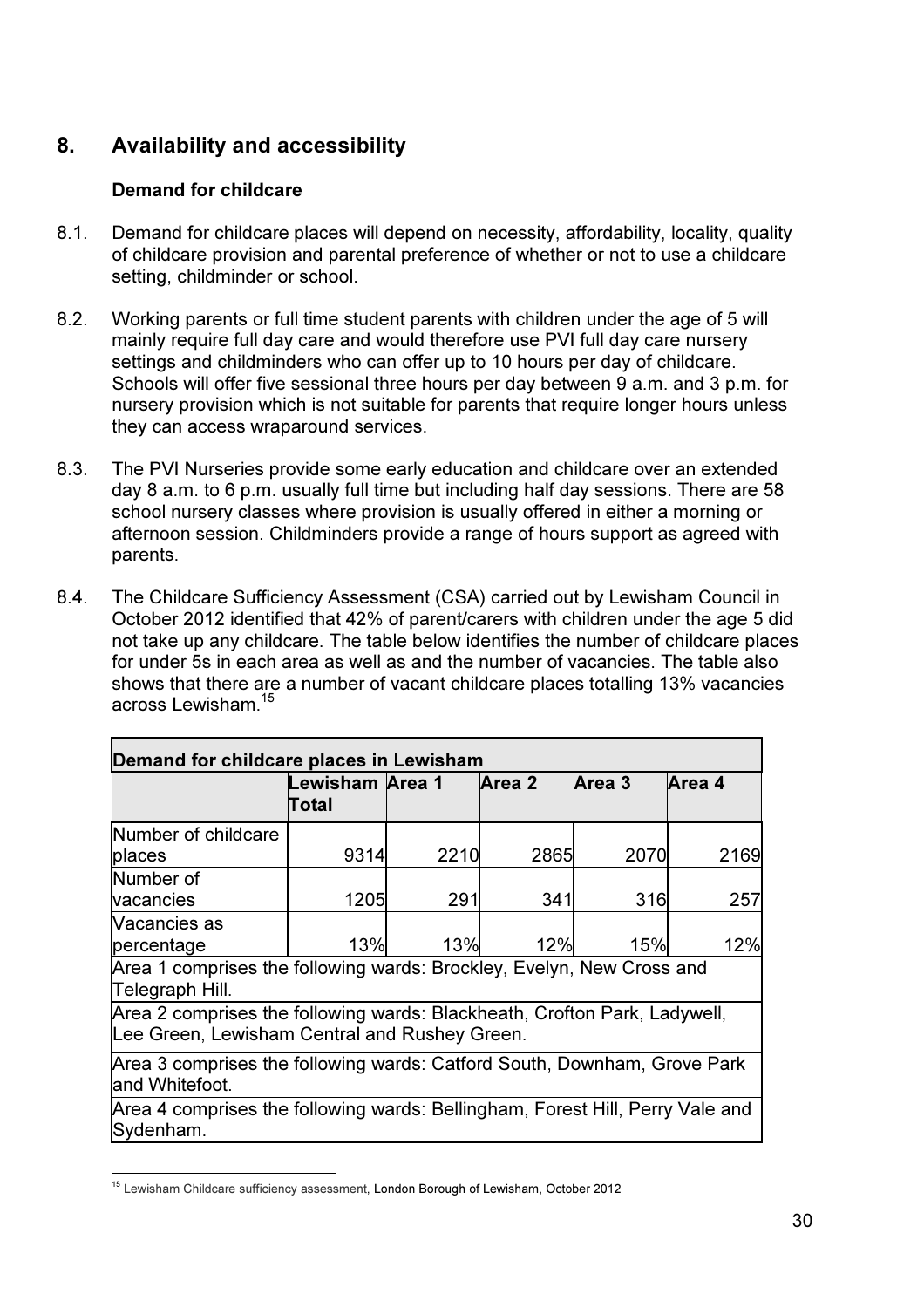8.5. Visits to providers highlighted that demand across the borough varied. While places such as Bunny Hop Nursery, Lammas Green Pre-School and Chelwood Nursery were nearly always full and often had waiting lists, Perrymount had vacancies in their provision. Providers identified that there is demand in the community for nurseries and identified new nurseries that had recently opened nearby or, in the case of Lammas Green, were expanding to additional premises to provide services.

## Supply of childcare

- 8.6. The table below summarises the availability of early education and childcare by type of provider. The table also identifies that PVI early education and childcare providers will react to market demands developing their business based on four main criteria:<sup>16</sup>
	- Demand for early education and childcare and ability of parent to afford childcare.
	- Availability of early education and childcare in a particular area
	- Availability of affordable and suitable premises
	- Transport connections for working parents

|                     | Lewisham Area 1<br><b>Total</b> |      | Area 2 | Area 3 | Area 4 |
|---------------------|---------------------------------|------|--------|--------|--------|
| <b>Childminders</b> | 2282                            | 416  | 676    | 624    | 566    |
| Day nurseries       | 3523                            | 944  | 1417   | 424    | 738    |
| Pre Schools         | 655                             |      | 193    | 224    | 238    |
| School nurseries    | 2854                            | 850  | 579    | 798    | 627    |
| Number of places    | 9314                            | 2210 | 2865   | 2070   | 2169   |

8.7. Out of the 683 childcare providers in the borough there are 174 providers in the borough eligible to provide the free entitlement offer for 2 year olds.<sup>17</sup>

| Type of childcare provider                    | <b>Eligible</b><br>provider | <b>Non Eligible</b><br>provider | <b>Total number of</b><br>providers |
|-----------------------------------------------|-----------------------------|---------------------------------|-------------------------------------|
| Nurseries (PVIs)                              | 107                         | 13                              | 120                                 |
| Childminders                                  | 9                           | 496                             | 505                                 |
| Schools with nurseries and<br>nursery schools | 58                          |                                 | 58                                  |
| Total                                         | 174                         | 509                             | 683                                 |

8.8. Childminders highlighted that certain areas of the borough do have a lack of childminder provision. Areas such as Blackheath, Lee and Hither Green that are more affluent or have good connections to central London do not have as many childminders. Childminders felt that as the profession does offer high pay it may not be seen as attractive for those people who live in these areas who may have access to better paid jobs in central London.

 $\overline{a}$ <sup>16</sup> Lewisham Childcare sufficiency assessment, London Borough of Lewisham, October 2012

<sup>17</sup> Nursery Education and Childcare Review – Evidence session report, Children and Young People Select Committee, 2 July 2013.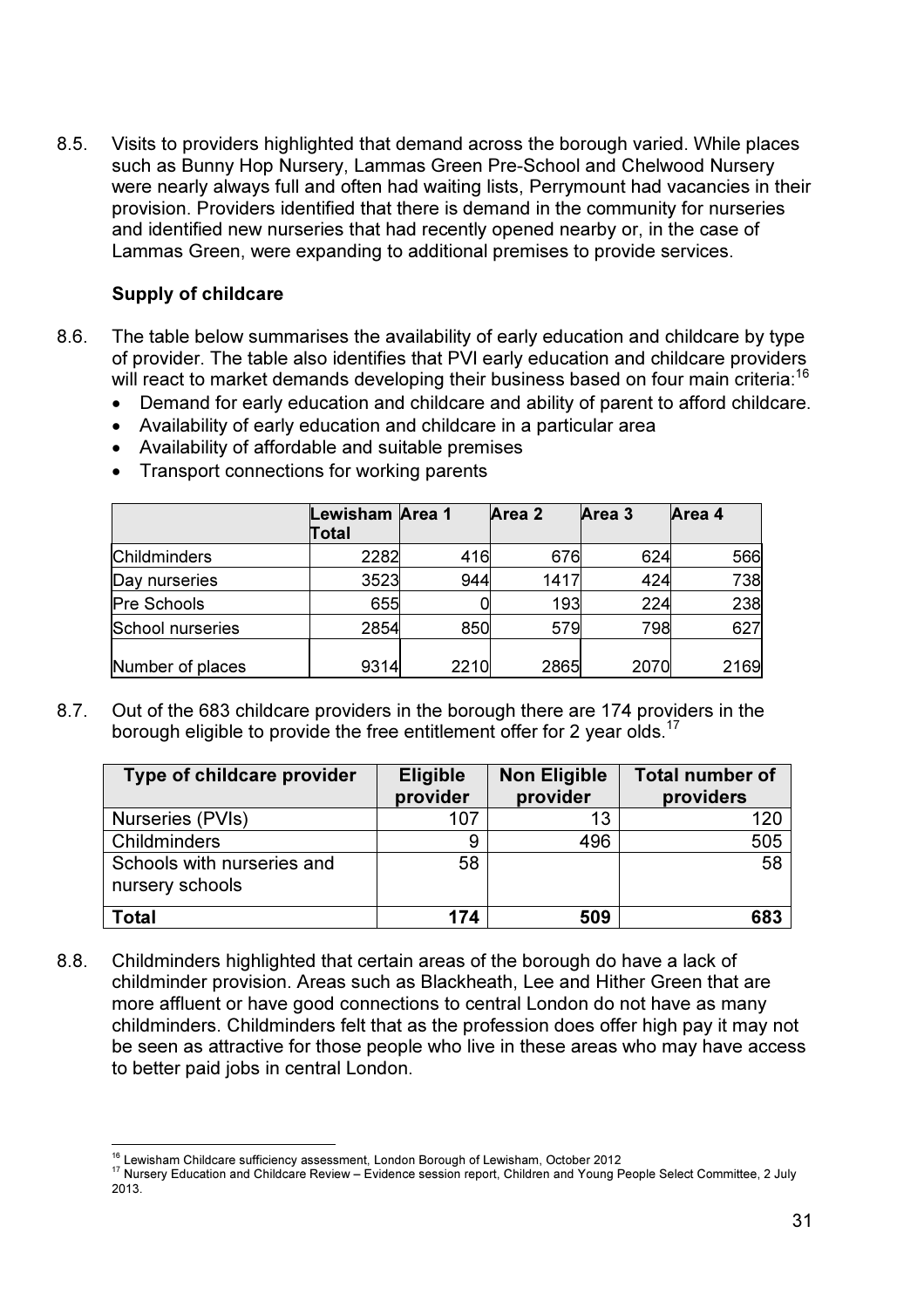8.9. Whilst visiting Chelwood, the Headteacher advised that while there is a notion of parental choice in terms of the supply of nursery provision, this is not the reality for many parents due to the availability and affordability of childcare.

## Flexibility of provision

- 8.10. The flexibility of childcare providers can vary for a number of reasons. Their resources, in terms of staffing and access to buildings will impact on the quality of service to children and hours of availability. The location of the setting near commuter routes will have an impact too.
- 8.11. Most schools offer early education childcare for only 15 hours a week for children aged 3 and 4, and this will mainly be for 3 hours per day, term time only, either 5 mornings or 5 afternoons. Some may choose to deliver 2 full days and a half day with a child attending 2.5 days and another child attending the other 2.5 days which will equal 1 full time equivalent place.
- 8.12. This pattern of provision is in part driven by accommodating the activity within the existing school day. The terms and conditions of staff do not lend themselves easily to an extended day. Schools see the organisation of lunch for a full time place as a challenge with existing facilities. This was borne out by the visit to Perrymount Nursery, where sessions are delivered separately in the morning and the afternoon with no lunch provision. Chelwood Nursery School offered full time all-day places, although this was partly due to local authority funding to provide these. Chelwood kept the traditional AM/PM structure when the free 15 hours provision was introduced. Chelwood acknowledged that there needed to be a range of access across the borough in terms of flexibility but that due to their focus on education the hours Chelwood operated from suited what their aims were. Officers emphasised that a number of schools subscribe to the view that a full day is too long for the children in this type of setting.
- 8.13. Full day care providers and childminders will take children from birth to 5 years, and will be able in most cases to offer very flexible arrangements. Most full day care providers and childminders offer early education and childcare for 10 hours each day, and therefore can offer a 50 hours per week all year round service which many working parents require to enable them to travel to and from work and have a full time job. Full day care providers are able to offer flexibility that enable parents to work or study and are able to offer childcare places at affordable rates. Bunny Hop nursery emphasised their flexibility with their hours, for example offering the free provision over 3 days at 5 hours, rather than simply 5 days at 3 hours, as well as being open 8-6 every day and offering after school care for slightly older children.
- 8.14. Pre-schools (sessional providers) mainly deliver childcare services to children aged 3 and 4. Most pre-school providers have limited flexibility due to the limitations of staffing contracts, or restrictions on access to buildings if shared with another user. Therefore, it is most common for pre-schools to deliver early education and childcare in the same format as schools using the 5 morning or 5 afternoons format. There is evidence that pre-schools are beginning to review this position in order to improve the focus of the business model they are operating. Lammas Green Pre-school offers sessions from 9-3 and will offer sessional activities at their new site.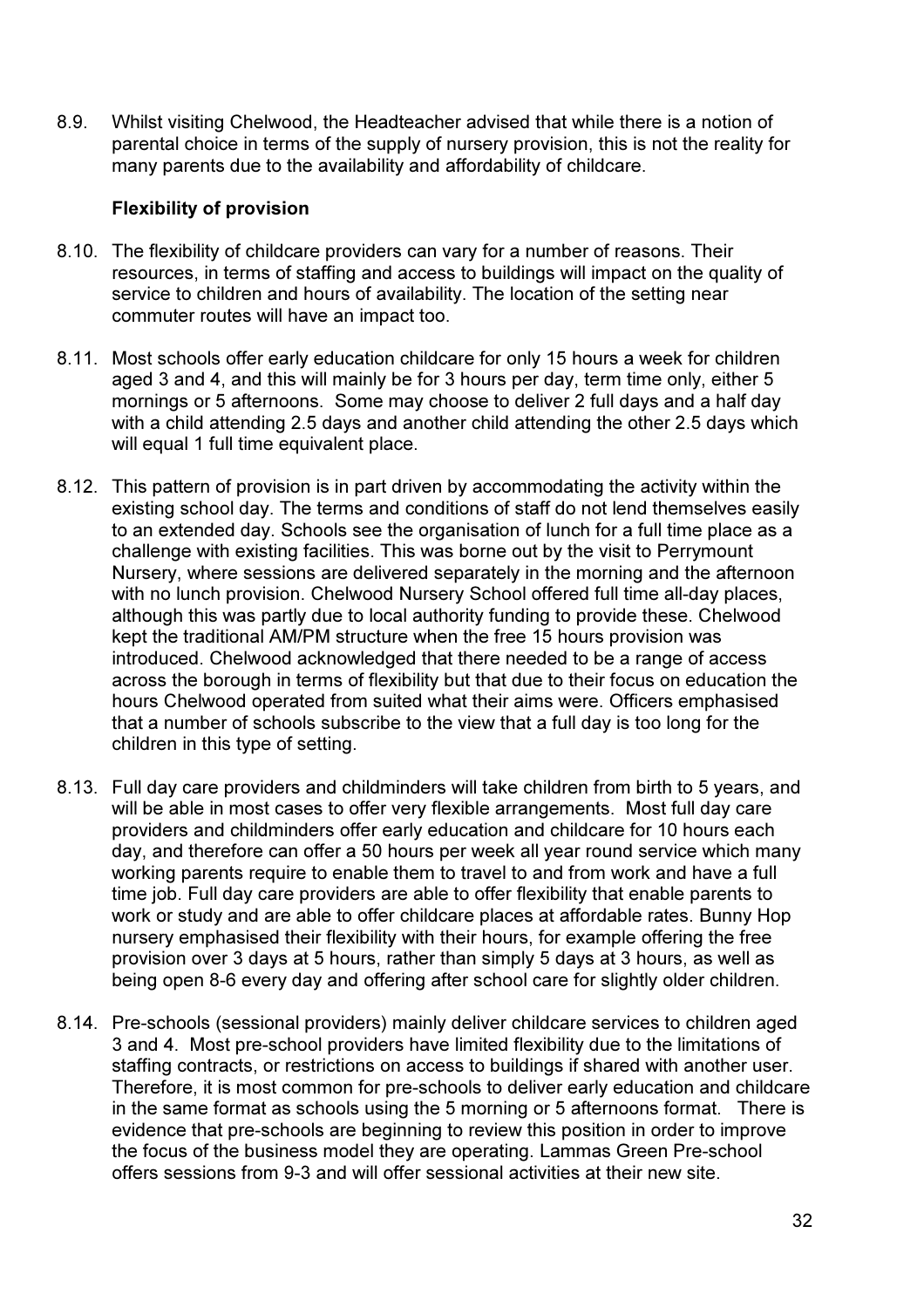8.15. Childminders from the LCA emphasised their flexibility in what they offer. Childminders can offer services such as dropping a child off at school, nursery or other activities, as well as picking them up from them. Some childminders are also able to look after a child overnight, which can support parents who undertake shift work or have jobs that require them to work away from their home. Childminders emphasised that that they can also act as a go-between for parents between schools and are allowed to meet with teachers and pass on information if a parent is unable to do so. The Committee also heard from a mother who makes extensive use of the services that childminders offer. She stressed the importance of the flexibility that allows parents to work in jobs that are not necessarily child friendly and that a childminder can be a constant presence and part of a child's routine, particularly if there is family upheaval. Childminders emphasised that because of their flexibility there is scope for them to offer 'wrap-around' services filling gap between nursery/pre-school for parents and that they can offer flexibility in terms of the free 15 hours provision.

## Provision for children with SEN

- 8.16. Every nursery and pre-school must allow children with special educational needs to attend and be able to demonstrate this to Ofsted inspectors. They must have an SEN Policy and an Inclusion Statement setting out their responsibilities and procedures for children with SEN. All childcare providers must state what provision they have for disabled children and children with special educational needs when they register with Ofsted. Officers are supporting schools to ensure settings do have capacity to provide for children with SEN. This is being done free of charge until enough capacity is there and then introduce charges, although due to budget pressures charges may need to be introduced sooner. There is also support from the educational psychology team within PVIs and the SEN review recommended additional educational psychologists with specific early years needs to support PVIs. However, early years providers are sometimes not willing to take children with SEN due to levels of care required.
- 8.17. Officers highlighted that the current provision for children with more complex needs at Ladywell, Honor Oak and Rushey Green early years centres has a good record of supporting families and children with extra needs. At the present time, children with additional needs represent 20% of the total. Officers also highlighted that early years providers may not be as willing to take children with SEN due to the high levels of care required.
- 8.18. During visits to providers the Committee heard how different settings worked to provide services for children with SEN and to be open and welcoming for those children. Many have staff trained in SEN provision which can help with providing suitable services for these children, as well as identifying children who may have additional needs. Bunny Hop Nursery have previously identified children, while Lammas Green Pre-School have helped obtain a statement for a child before they entered school. Perrymount Nursery is attached to a primary school that specialises in providing for children with SEN and as such is well placed in their provision. Chelwood Nursery School works on identifying children with additional needs and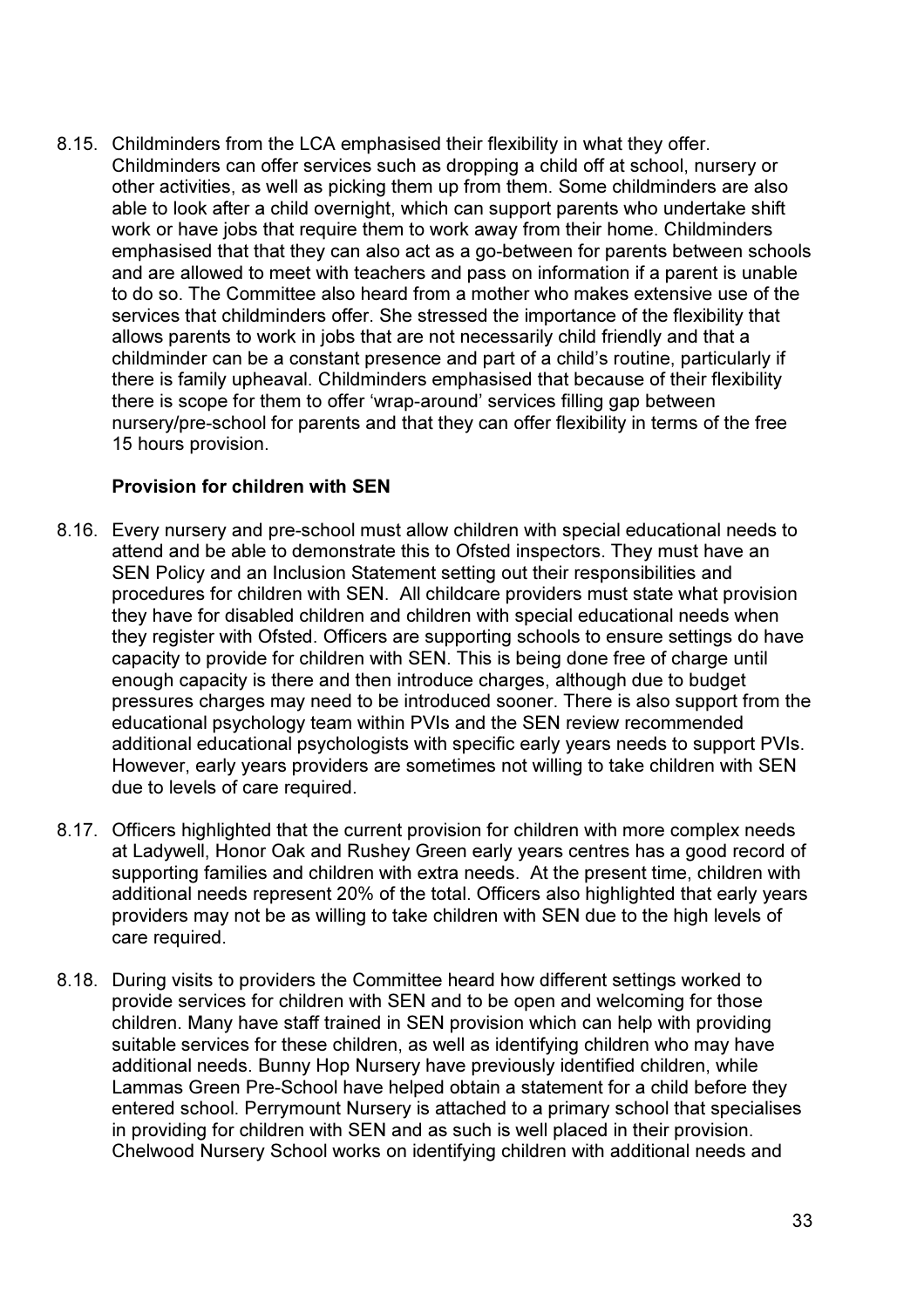have training in recognising this. Chelwood Nursery School also receive referrals from health visitors and have contacts with them if they do identify something.

- 8.19. Childminders do not look after children with SEN as regularly as nurseries, partly due to the smaller numbers they look after as well as the younger ages they often deal with. However, some childminders do specialise in looking after children with SEN.
- 8.20. Many nurseries had techniques to enable communication for those that may have communication difficulties, such as PECS boards, which can also be useful for those that do not speak English as a first language.

#### Recommendations:

Childcare providers should be encouraged and supported by the Council to take a flexible approach to delivering childcare with a range of available hours and locations.

Providers should be encouraged and supported to share their experiences of implementing flexible provision with other providers across the borough.

Nursery and childcare providers should be encouraged to increase the number of children with special educational needs that they look after.

Schools should provide information to parents about childcare availability in the local area, including nurseries and childminders.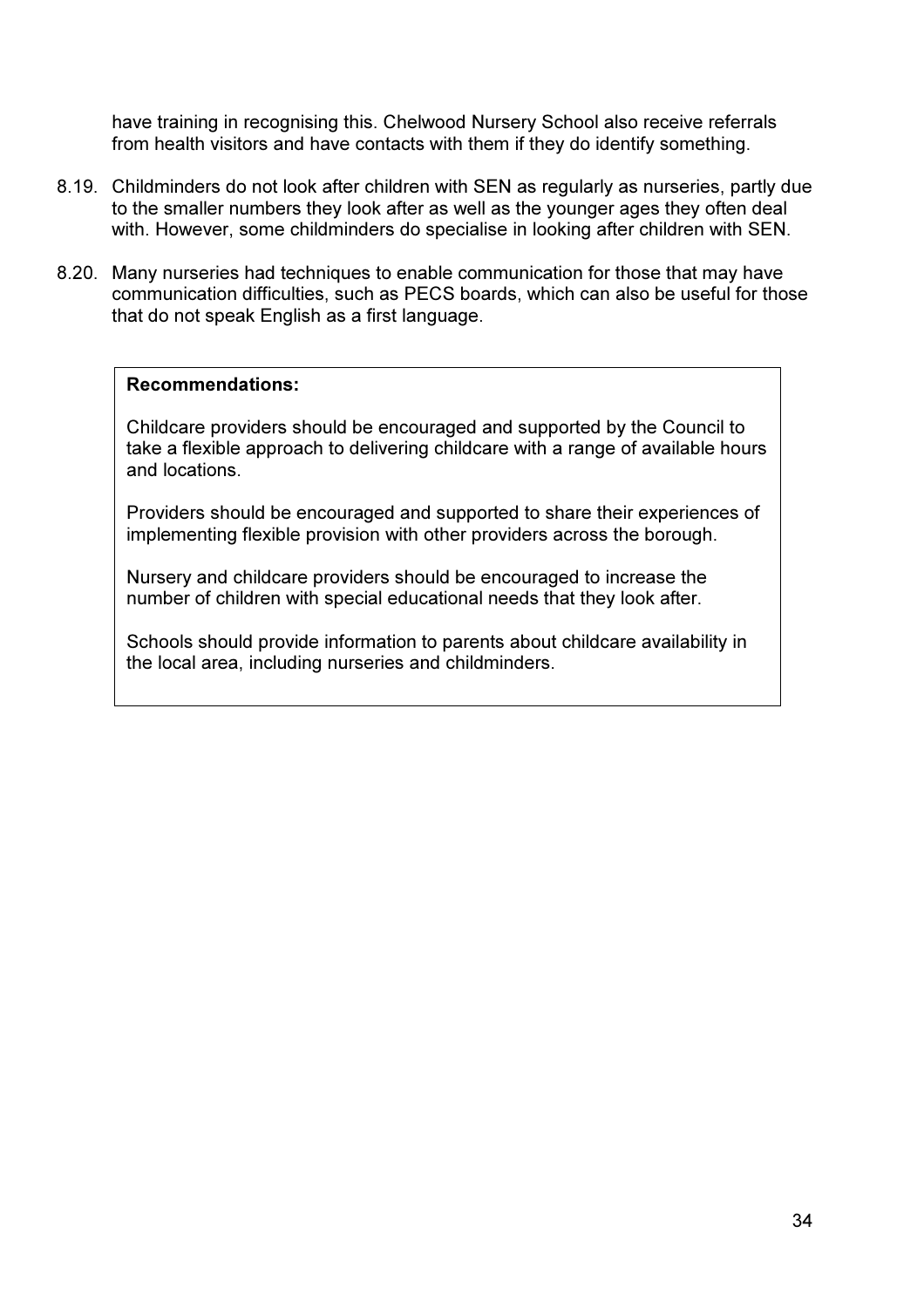## 9. Sources

Minutes of the Children and Young People Select Committee meeting, 2 July 2013 http://councilmeetings.lewisham.gov.uk/documents/s24833/01CYPSCMinutes09101 3.pdf

Minutes of the Children and Young People Select Committee meeting, 9 October 2013 **TRP** 

Early Years Foundation Stage Profile Handbook 2014, Standards and Testing Agency, 2014

https://www.gov.uk/government/uploads/system/uploads/attachment\_data/file/24999 5/Early\_years\_foundation\_stage\_profile\_handbook\_2014.pdf

Statutory Guidance for Local Authorities on the Delivery of Free Early Education for Three and Four Year Olds and Securing Sufficient Childcare, Department for Education, September 2013

http://media.education.gov.uk/assets/files/pdf/e/la%20role%20statutory%20guidance %20final.pdf

Children and Families Bill 2012-13, Department for Education http://www.education.gov.uk/a00221161/children-families-bill

Good early years provision for all, Ofsted, April 2013 http://www.ofsted.gov.uk/resources/good-early-years-provision-for-all

Lewisham Childcare sufficiency assessment, London Borough of Lewisham, October 2012

http://www.lewisham.gov.uk/myservices/education/earlyyears/Pages/Childcare-Sufficiency-Assessment.aspx

Nursery Education and Childcare Review – Evidence session report, Children and Young People Select Committee, 2 July 2013. http://councilmeetings.lewisham.gov.uk/ieListDocuments.aspx?CId=134&MId=2861& Ver=4

Lewisham Children and Young People's Plan 2012-15, http://www.lewisham.gov.uk/myservices/socialcare/children/Documents/CYPP%202 012-15FinalAug13.pdf

Evaluation schedule for inspections of registered early years provision, Ofsted, September 2012 http://www.ofsted.gov.uk/resources/evaluation-schedule-for-inspections-ofregistered-early-years-provision

Statutory Framework for the Early Years Foundation Stage, Department for Education, March 2012